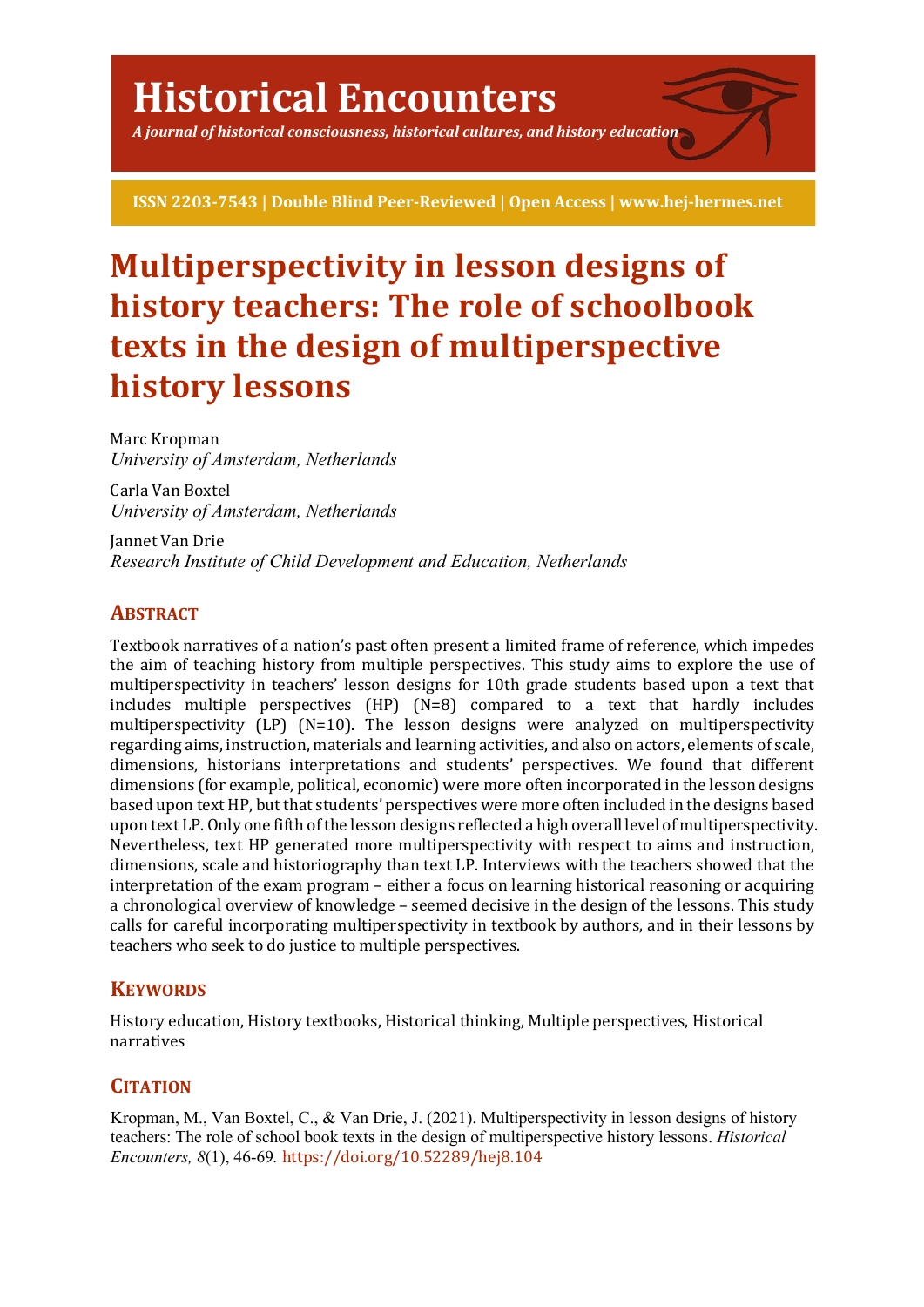## **COPYRIGHT**

© Copyright retained by Authors Published 4 November 2021 Distributed under a CC BY-NC-ND 4.0 License

## **Introduction**

The ability to discern multiple perspectives in history is an important goal in secondary history education. However, history textbooks do not always include multiple perspectives. Since teachers rely on textbooks for their lessons, the question is how this influences teaching practices. This study aims to explore the role of presenting multiple perspectives in history textbooks on the use of multiperspectivity in teachers' lesson designs.

In many countries, textbooks are by far the most accessible sources of historical information for both students and teachers. The texts therein can be considered historical narratives that follow traditions in academic historiography (Foster, 2011; Sakki, 2014). History textbooks represent a narrative wherein specific historical actors, events, developments and perspectives are represented. Several researchers argue that the narratives about the nation in textbooks often represent a limited, nationalistic perspective (Sakki, 2014; Van der Vlies, 2017). Textbooks presenting a more closed narrative do not seem to be in line with the goals of history education that stimulate learning to reason about multiple perspectives. In the Netherlands  $-$  as in many other countries – the aims of history education include that secondary school students develop their historical thinking and reasoning abilities. Students are expected to understand the positionality of historical actors and the interpretative nature of periodization, historical explanations and narratives about the past. By doing so, students learn that a historical narrative is not a 'given' but a construct about the past (College van Examens, 2015). Put differently students not only have to acquire knowledge about historical narratives but also need to know that these narratives are constructed and written from a particular perspective. Making this complex and difficult issue of narrative and multiperspectivity transparent and comprehensible for students is a challenging task for teachers. There is a growing body of research on the teaching of historical thinking and reasoning, with a main focus on the role of tasks, explicit instruction of strategies or second order concepts, the use of historical sources and whole-class discussion (e.g. Fogo, Reisman, & Breakstone, 2019; Havekes, 2015; Huijgen, 2018; Stoel, 2017; Van Boxtel & Van Drie, 2018). However, not so much attention is paid to the narrative representations of the past and accompanying perspectives - for example in textbooks - that are used as resources for teaching historical thinking and reasoning. When history textbooks hardly contain multiple perspectives and present only one specific perspective, to what extent do teachers address multiple perspectives in their lessons? Scholars have stated that history teachers tend to rely heavily on the textbooks in their teaching (Foster, 2011; Lee, 2013; Paxton, 2002; Stoddard, 2010). We aimed to shed light on the role of the type of text (with multiple perspectives or not) in the subsequent lesson design of the teachers and their considerations when designing the lessons.

## **Theoretical framework**

#### *Multiperspectivity and history textbooks*

One goal of history education is learning to identify different perspectives in all kinds of sources (such as, texts, or museum exhibitions) and historical accounts and to contextualize these perspectives about the past. Multiperspectivity implies the admission of perspectives of various historical actors, historians, or contemporaries and, as a consequence, the admission of possible alternative narratives - each with their own narrational voices and perspectives (Munslow, 2016). Lately, the Council of Europe  $(2018, p. 26)$  stipulated the importance of a multiperspective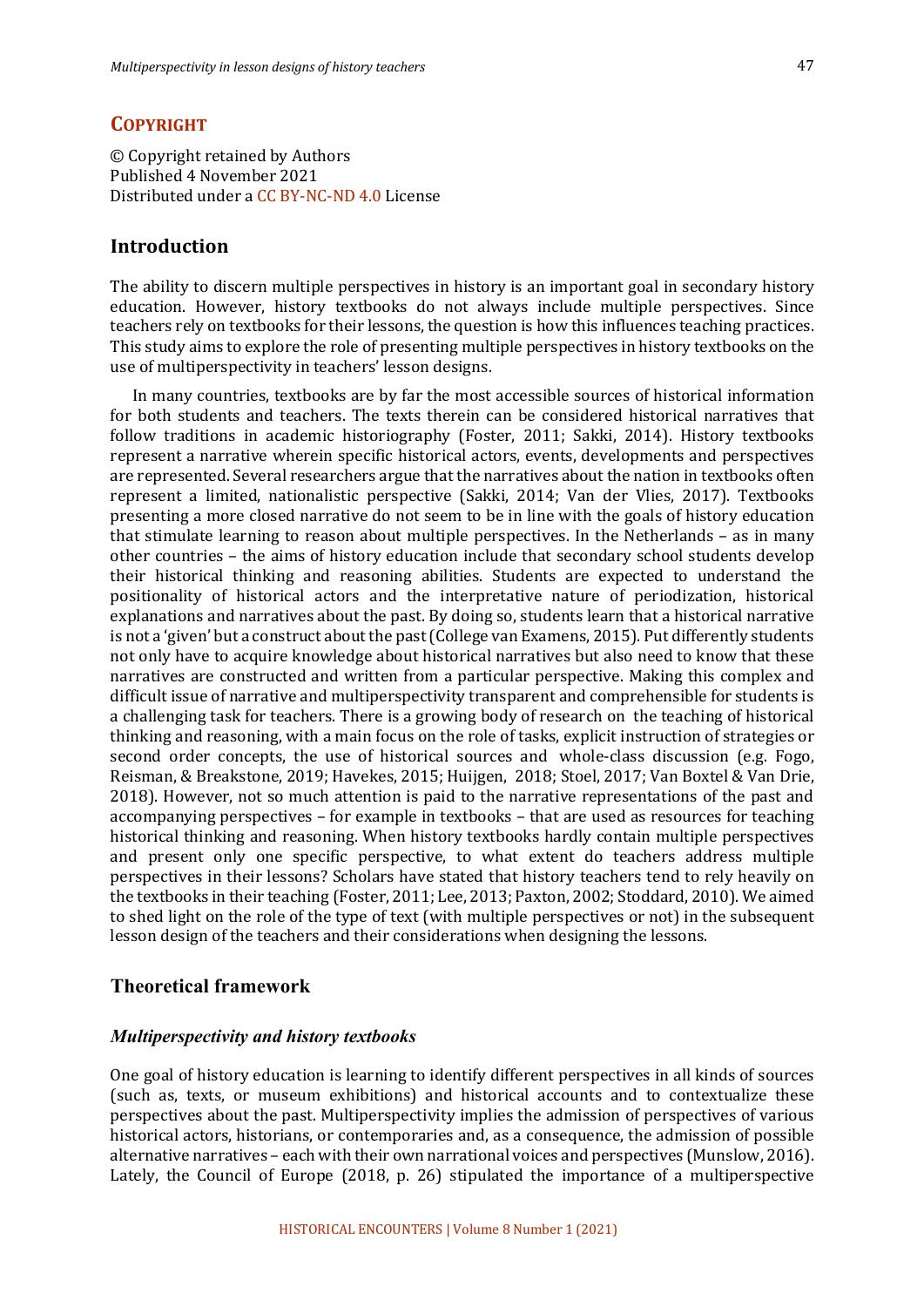approach and that national narratives are "responsive to sociocultural diversity rather than being mono-cultural". Stradling (2003) stressed the necessity to relate and compare different perspectives to enable a deeper understanding of historical relationships between nations, majorities and minorities in and outside national boundaries, as it can enhance historical thinking as well as democratic citizenship. Scholars have argued that multiple perspectives are needed to transform more 'closed' narratives about a nation's past into narratives that better express the interpretative character of history (Barton, 2012; Carretero, 2017).

Different forms of historical perspectivity can be discerned. Each historian constructs his or her own historical narrative by asking particular questions. This includes the selection of historical actors and their perspectives. These perspectives are shaped by social class, gender, age, ability, race, and ethnicity (Grever & Van Boxtel, 2014; Stradling 2003). Historians, and also history textbook authors, select particular sources or a scale (for example, local, national or global) and they order events and chronologies in some kind of plot (such as, progression and decline) (Lévesque, 2008, Zerubavel, 2003). They also choose to emphasize particular dimensions (e.g., political, economic, social or cultural) (Grever, 2020; Grever & van Boxtel, 2014; Stradling, 2003). These dimensions can be understood as forms of historiography wherein the choice of a particular form of history is of influence on the representation of agency, plotlines, and order of events (Grever, 2020). Multiperspectivity can be achieved, for example, when actors from different social groups are part of the narrative  $(e.g.$  workers and entrepreneurs), when more than one type of scale (e.g. local and national) and more than one historical dimension (e.g. in addition to the political dimension, the cultural dimension) is part of the narrative. Historiographic perspectives change over time due to developments in society and among historians as active participants in society. For example, the perspective on Columbus and the 'Discovery of America' has changed over time (Carretero, Lopez, González, & Rodríguez-Moneo, 2012; Grever & Adriaansen, 2019). Textbook authors and history teachers can also be seen as vocalizers of historiography (Parkes, 2009).

Although there is rich literature on history textbook research that analyzes the historical, comparative and pedagogic approaches in textbooks (Mittnik, 2018), little is known about how teachers use textbooks when designing lessons, particularly with respect to including different types of perspectives. It is in the classroom that different forms of perspectivity could be realized. However, this might be a problem when textbooks hardly include multiple perspectives, as was found in a previous study on the topic of the Dutch Revolt in two textbooks (Kropman, Van Boxtel, & Van Drie, 2020). This might be even more the case when history lessons are strongly based on the content presented in the textbook. A survey in the Netherlands showed that only five percent of the teachers in upper secondary history education did not use a textbook and only used their own materials (Van der Kaap, 2014).

If we take into consideration that the majority of history teachers use schoolbook texts, how do teachers teach multiperspectivity using these texts? There are various possibilities for teachers to include multiple perspectives in their teaching. For example, when multiple perspectives are already included in the textbook itself, teachers can elaborate upon these perspectives together with the students. When the text does not include much multiperspectivity, the teacher can provide students with source materials stemming from opposing perspectives of historical actors (Fogo, Reisman, & Breakstone, 2019; Reisman, 2012; Yeager & Doppen, 2002).

Gesttsdótir (2018) defined how historical thinking and reasoning can be taught by, for example, communicating objectives, demonstration, the supportive use of sources, explicit instruction on historical thinking strategies, and engaging students in individual or group tasks or whole-class discussions that require historical thinking and reasoning. Focusing on multiperspectivity, this would mean that understanding that there are multiple perspectives is part of the lesson objectives, that teachers discuss multiple perspectives, that they use sources to address multiple perspectives and that they engage students in assignments or whole class discussions in which different perspectives are explored. Stradling  $(2003)$  formulated as the most important requirement for teaching multiperspectivity, that students have ample opportunities to engage in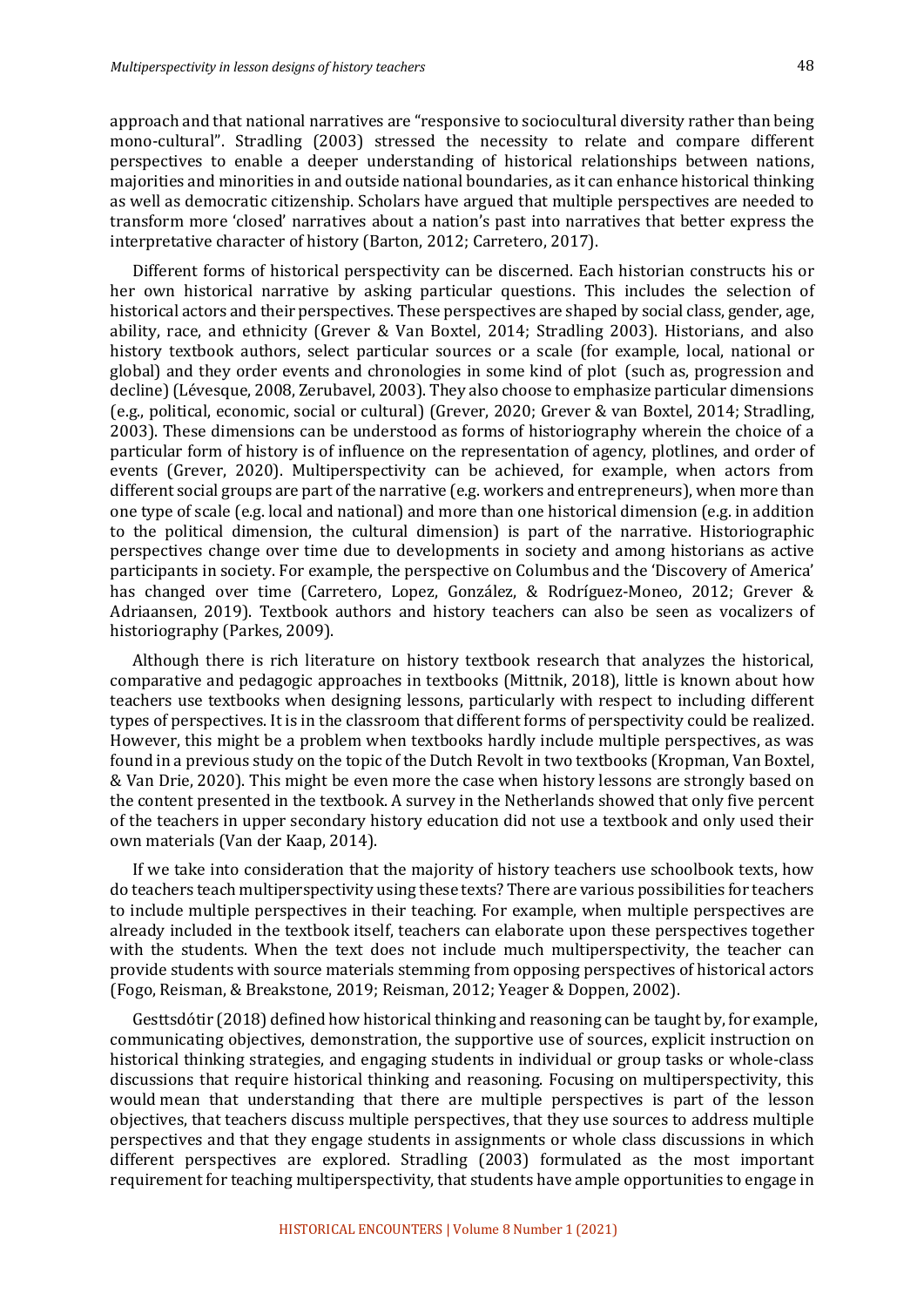analyzing and comparing an assortment of diverse historical sources stemming from a wide range of origin. Furthermore, students should have the opportunity for in-depth studies of particular topics, even if the curriculum is focused on acquiring chronological overview knowledge. Last, teachers have to be aware that source-based history teaching goes beyond extracting information form sources and that one has to "tolerate discrepancies, contradictions, ambiguities, dissenting voices, half-truths and partial points of view, biases and preconceptions" (Stradling, 2003, p. 60). Seixas and Morton (2012) have suggested that teachers pay attention to the fact that different historical actors have different perspectives on events in which they are part of. Wansink, et.al. (2018) added that multiperspectivity can be achieved through including the interpretations of different historians. However, in observed lessons in the Netherlands and Iceland, multiperspectivity was one of the least observed elements of teaching historical thinking and reasoning (Gestsdóttir, Van Boxtel, & Van Drie, 2018).

How teachers design their lessons is – among other things – influenced by their views. Research showed that teachers' views play an important role in their teaching  $-$  as part of what is called Pedagogical Content Knowledge (PCK) (Shulman, 1986). This concept brings together what teachers perceive as important content to teach and what classroom activities to use. Furthermore, it takes into account the teachers' knowledge about the curriculum, next to preconceptions and common areas of conceptual difficulty of students (Tuithof, 2017). How teachers use their personal PCK in their lesson designs in relation to a given narrative depends on their own epistemological assumptions concerning historical representations (Voet & De Wever, 2016; Wansink, Akkerman, & Wubbels, 2016). In addition, several researchers suggested that teachers who are well versed in historiography are more inclined to organize their teaching around the constructedness of history (Parkes, 2009; Yilmaz, 2008). Despite these findings, other research shows that there are discrepancies between history teachers' views and actual teaching (VanSledright & Limón, 2006; Voet & De Wever, 2016; Wansink et al. 2016). This raises the question, in what way is teaching multiperspectivity shaped by teachers' beliefs?

## *Research questions*

This study aims to shed light on the role of the type of text (with multiple perspectives or not) in the lesson designs of teachers and their considerations for their design. The first research question is: to what extent do teachers include multiple perspectives in their lesson designs based upon a text that includes multiple perspectives compared to a text that hardly includes multiperspectivity? Our second question is: what are considerations of teachers for the lessons they designed?

## **Method**

Eighteen history teachers were asked to individually design a lesson for upper secondary education based upon a provided text about the Dutch Revolt. Half of the group received a text with high multiperspectivity, the other half received a text with low multiperspectivity. The texts were randomly assigned. Subsequently, a semi-structured interview about their lesson design and their considerations was conducted.

## *Dutch context and participants*

We recruited our participants using a professional media network (LinkedIn<sup>™</sup>). This resulted in the contributions of eighteen teachers (12 male and 6 female). The participants had no prior information of the research project and the goals of this study. All gave active consent for participating. We asked participating teachers to design a lesson for the upper levels of Higher General Secondary Education [HAVO, Hoger Algemeen Voortgezet Onderwijs], the intermediate track that prepares students for universities of applied sciences. In Dutch upper secondary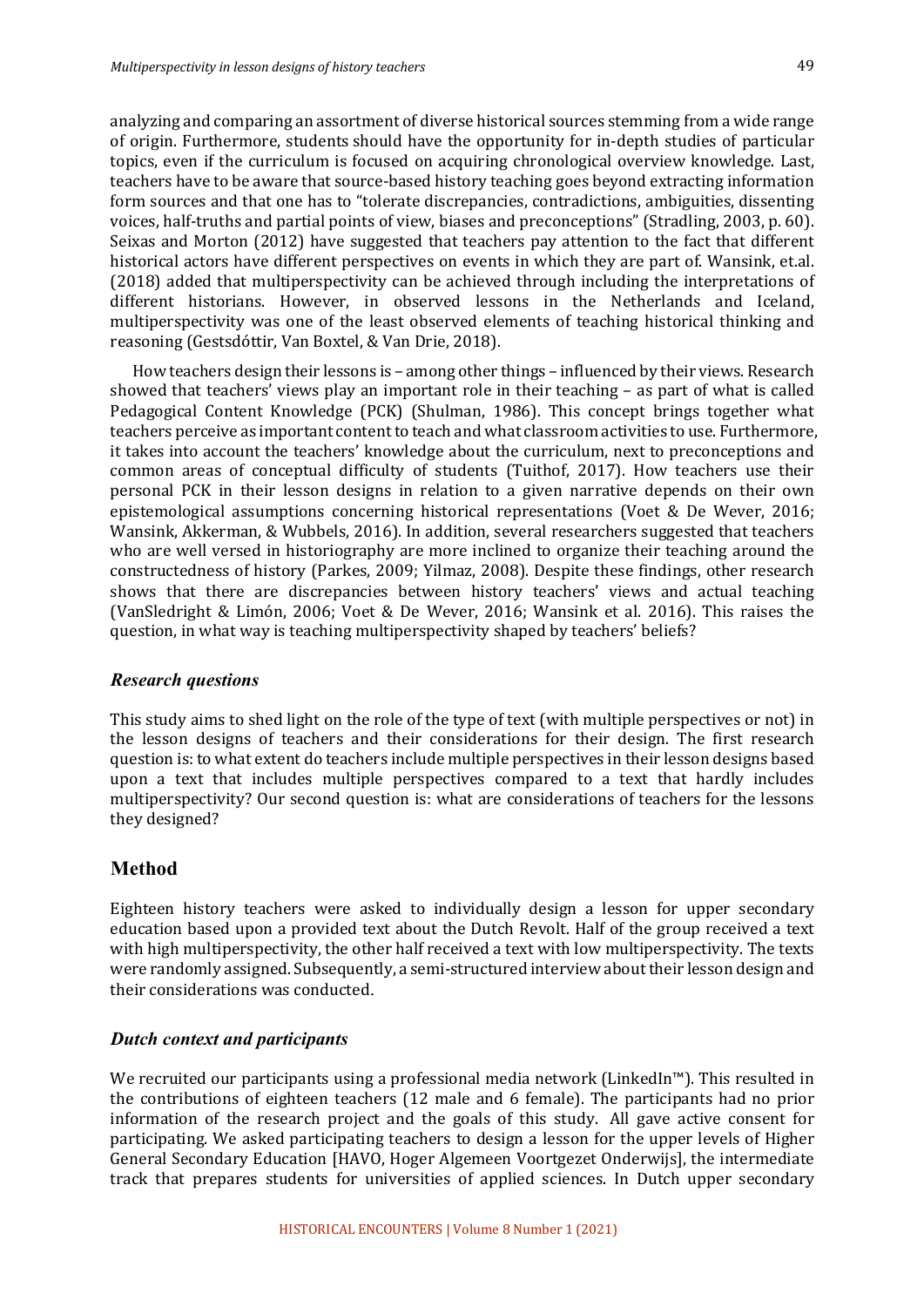education, it is common practice that students read a paragraph in the textbook in preparation for the lesson, that the teacher elaborates upon the content of the paragraph in a presentation or whole-class discussion, and that students engage in one or more assignments in which they further investigate the topics in the text or apply the key concepts. The participants indicated that they used the following textbooks in their classroom: the textbook *Geschiedeniswerkplaats* [History Workshop] was used by 44% of the participants, followed by *Feniks* (28%) and *MeMo. Geschiedenis voor de Bovenbouw HAVO* [MeMO. History for upper level HAVO] (17%). In earlier research we found that the textbooks *MeMo* and *Geschiedenis Werklaats* are characterized by a low level of multiperspectivity (Kropman, Van Boxtel, & Van Drie, 2020).

The participants held jobs at schools in all parts of the Netherlands. Fifteen of them were fully qualified history teachers with an MA in teaching history and three had a BA in teaching history. None had special expertise on the topic of the Dutch Revolt. The teachers did not recently follow a post-graduate course on teaching history or history didactics. The teachers were not member of a professional learning community. Their general teaching experience in upper-level secondary education varied from less than a year to more than 15 years ( $M = 3.4$ , SD = 3.2). Teachers at the beginning of their careers were relatively overrepresented in our sample. One teacher came from a Turkish family background, and the others came from Dutch family backgrounds. Table 1 provides an overview of the background information of the participants.

| Condition*    | Name** | Interview,<br>minutes | MA/BA | Graduation<br>year | Specialization,<br>century | Years of<br>teaching | Experience<br>levels,<br>upper<br>years | Location/<br>part of NL |
|---------------|--------|-----------------------|-------|--------------------|----------------------------|----------------------|-----------------------------------------|-------------------------|
|               |        |                       |       |                    |                            |                      |                                         |                         |
| HP            | Caspar | 64                    | MA    | 2011               | 19th/20th                  | 8                    | $\overline{7}$                          | regio / N               |
| HP            | Evert  | 69                    | MA    | 2012               | 20th                       | 6                    | 5                                       | urban-regio<br>/W       |
| HP            | Hugo   | 70                    | MA    | 2015               | 20th                       | $\mathbf{1}$         | none                                    | urban /N                |
| HP            | Jaap   | 67                    | MA    | 2010               | 20th                       | 12                   | 10                                      | regio /M                |
| HP            | Jelle  | 66                    | MA    | 2015               | 20th                       | 3                    | $\overline{2}$                          | regio /W                |
| HP            | Maher  | 65                    | BA    | 2018               | none                       | $\overline{7}$       | 5                                       | urban /W                |
| HP            | Rafael | 101                   | BA    | 2015               | none                       | 3                    | 2                                       | regio /W                |
| HP            | Simon  | 82                    | MA    | 2015               | 20th                       | 3                    | 3                                       | urban /N                |
| LP            | Anouk  | 89                    | MA    | 2015               | 20th                       | 4                    | none                                    | regio /W                |
| $\mathrm{LP}$ | Alma   | 90                    | MA    | 2008               | 19th                       | 9                    | 7                                       | urban / S               |
| LP            | Celine | 59                    | MA    | 2011               | 20th                       | 23                   | $\overline{7}$                          | regio /E                |
| LP            | Els    | 73                    | MA    | 2016               | 19th                       | $\overline{2}$       | $\sqrt{2}$                              | urban /W                |
| LP            | Hans   | 50                    | MA    | 2016               | 20th                       | $\mathbf{1}$         | $\mathbf{1}$                            | urban / S               |
| LP            | Hanne  | 86                    | MA    | 2018               | 20th                       | $\mathbf{1}$         | none                                    | regio /M                |
| LP            | Linda  | 95                    | MA    | 2008               | 17th                       | 10                   | 8                                       | regio /NW               |
| LP            | Nout   | 47                    | BA    | 2017               | none                       | $\overline{2}$       | none                                    | urban / S               |
| LP            | Roel   | 77                    | MA    | 2016               | 19th & 20th                | 2                    | $\mathbf{1}$                            | regio $/S$              |
| LP            | Sam    | 80                    | BA    | 2016               | 20th                       | $\mathbf{1}$         | $\mathbf{1}$                            | none/na                 |

*Table 1. General background information about the participants, N = 18*

\* HP: text with high multiperspectivity; LP: text with low multiperspectivity; \*\*pseudonym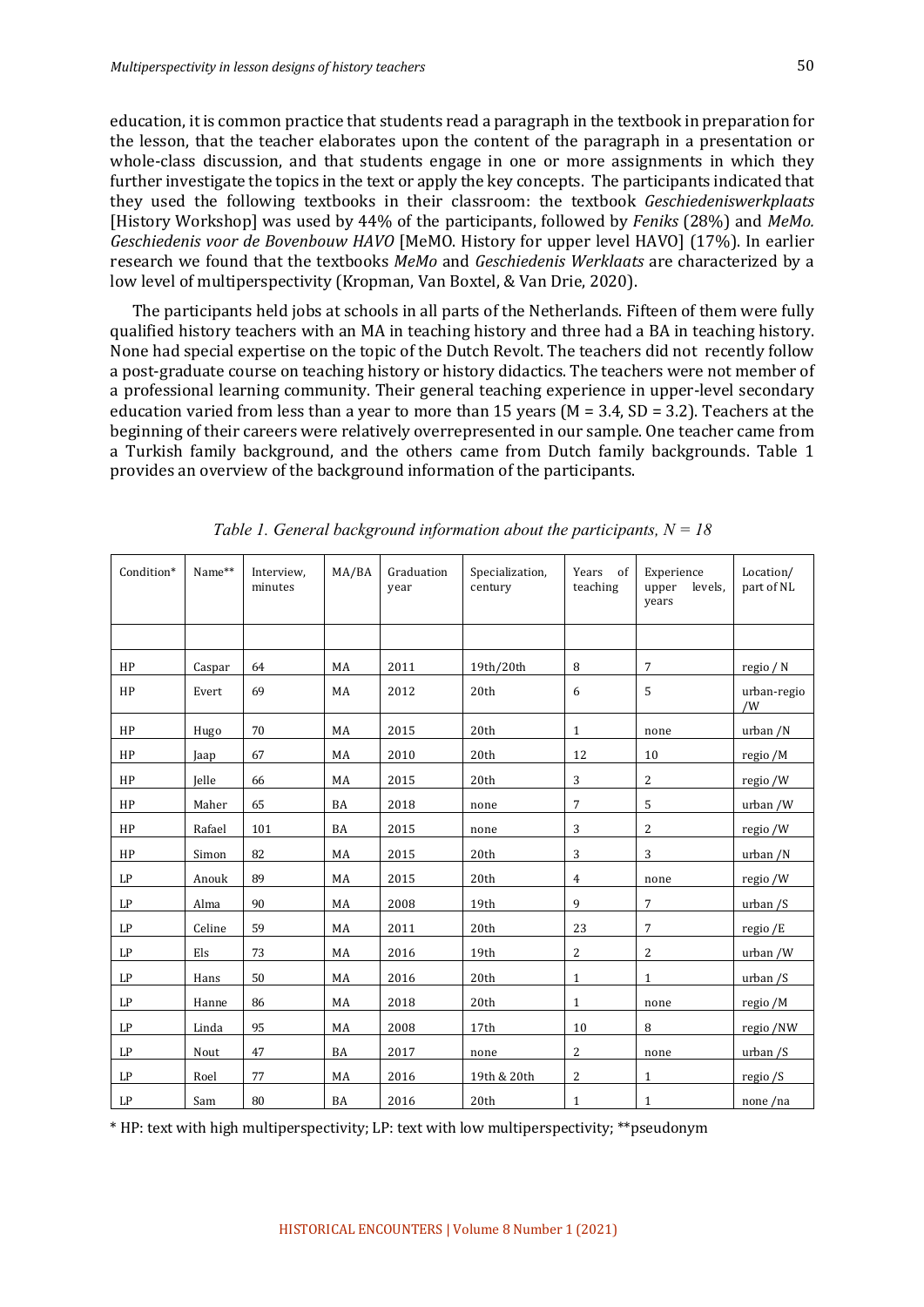## **Materials and data collection**

#### *The history school textbook*

Participants received either a text with low multiperspectivity or a text with high multiperspectivity that was especially written for students in the upper levels of HAVO (HAVO,  $10<sub>th</sub>$  grade, ages 15 to 16). HAVO stands for the intermediate track preparing students for applied sciences universities.

We choose the Dutch Revolt as topic since it is a defining episode in the dominant narrative of Dutch history (Pollmann, 2009). This topic is part of the compulsory program in the upper levels of HAVO and is defined as 'the conflict in the Low Countries that resulted in the founding of a Dutch state' and is considered as especially salient to teaching multiperspectivity (Wansink et al., 2017).

Both texts were especially written for this research by the first author, who has over fifteen years of experience in writing history textbooks. (See Appendix A for the translated texts). The accessibility of the texts was inspired by the guidelines for teachers and syllabus designers who wish to establish text difficulty in selected texts for their students (Fulcher, 1997). The length of the texts was comparable (in Dutch 1306 words vs 1325 words). To contribute to the equivalency and ecological validity of the text, two focus groups - one of expert teachers and the other of novice teachers – were asked to comment on the content and level of the texts. Some minor revisions were necessary, such as the incorporation of headers for each section. Next, the readability was confirmed by an independent expert on Dutch language in education. Both texts were checked online to ensure that their technical difficulty and readability conformed to the Common European Framework of Reference (CEFR) (Stichting Accessibility, 2019 June 19). Both texts were classified as level B2/C1. B2 indicates that the reader can understand the main ideas of a complex text on both concrete and abstract topics, including technical discussions in their field of specialization, and C1 indicates that the student can understand a wide range of demanding, longer clauses and can recognize implicit meaning. The readability of the texts was additionally confirmed by running on-line the Flesch Reading Ease Level test and the Flesch Kincaid test on both translated texts (Flesh, 2019, retrieved 5th of June 2019). The multiple perspectivity text scored 57.4 in the Flesch Reading Ease Level test and 9.58 in the Flesch Kincaid test. scored 57.4. The low perspectivity text scored 54.08 in the Flesch Reading Ease Level test and 10.65 in the Flesch Kincaid test. The tests indicated that the texts were suitable for  $15/17$  year olds (9th and 10th graders) (Flesch, 1948; Kincaid, Fishburne, Rogers, & Chissom, 1975) which corresponds with the age group in upper levels HAVO.

The first text had high multiperspectivity (referred to as text HP) and included a larger variety of perspectives of historical actors, different scales, different dimensions and more explicitly referred to the perspectives of historians (historiography). At the level of historical actors, next to the internationally operating high-nobles, the roles of lower, non-noble women, soldiers on both sides of the conflict, citizens and peasants were included. The role of Catrijn van Leemput  $-$  a prominent female citizen of Utrecht – was described in the text. Economic and social dimensions were included. Political developments were more embedded in an international context. Historiographical perspectives were explicitly expressed by three historians to show that textbooks are part of the historiographical debate. For example, historian Parker (1977) emphasized the international dimensions of the conflict, whereas Van Nierop (1999) focused on chaotic regional and local dimensions and Els Kloek (2013) brought women's voice into the narrative framework.

The second text had low multiperspectivity (text LP) and presented fewer perspectives. It described the conflict from the perspective of William of Orange and his successors. The events followed the traditional narrative that is also present in existing Dutch school history texts (Kropman, Van Boxtel, & Van Drie, 2020). The conflict was presented as the result of the religiously inspired political and military deeds of individuals or collectives such as the Calvinists confined to the boundaries of the Low Countries. Margareth of Parm was presented as the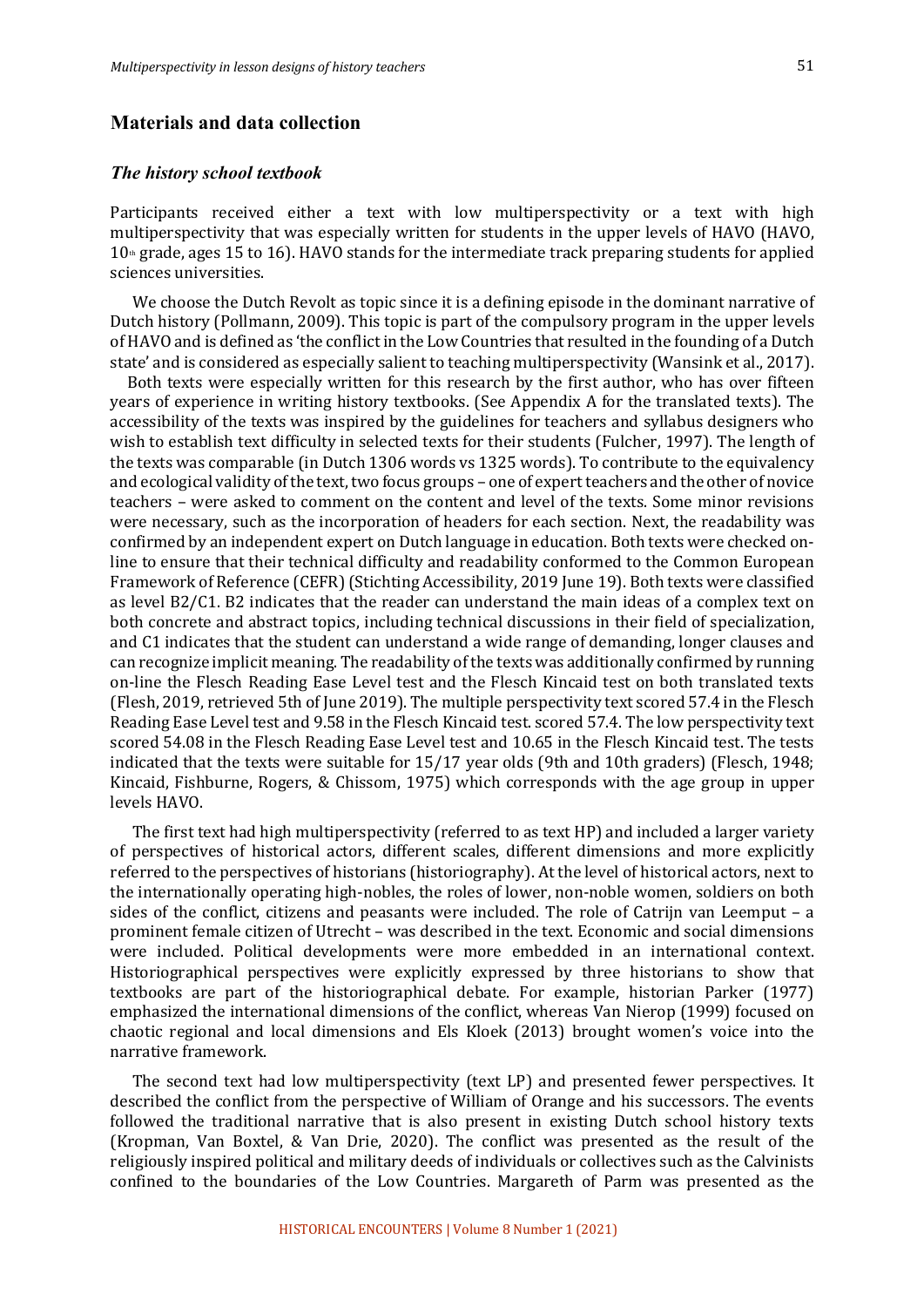Governess of the Netherlands at that time. Social and economic dimensions were not incorporated in the text. No comparison with or references to international developments were made. The perspectives of historians and/or historiography were left out completely.

### *Designing lessons*

Participants were asked to design one or two lessons for grade 10 students (aged 15 -16) of the upper track of secondary education HAVO. The task description indicated that students had followed lessons about the origins of the Reformation and the rise of the ideas of Luther and Calvin. No instructions were provided on how to use the text in their lesson design. Participants were asked to answer eleven questions, that guided them through the design process (Table 2). These were derived from the PCK model of history teachers (Tuithof, 2017) Some participants added additional materials, as lessons plans  $(3x)$ , worksheets  $(3x)$ , or digital presentations  $(2x)$ , which were included in the analysis. The participants handed in their lesson designs by e-mail.

*Table 2. Questions guiding the design process*

- 1. What do you want students to learn about this topic?
- 2. Why is this important to them?
- 3. Describe your instruction.
- 4. What kind of difficulties do you expect your students to encounter?
- 5. What is your knowledge about your students that influences your approach teaching this topic?
- 6. Are there other factors that affect your approach to teaching this topic?
- 7. What kind of lesson activities would you use?
- 8. How much time do you expect to need to execute these activities?
- 9. Describe two or three key assignments.
- 10. What kind of materials would you use along with the text?
- 11. How do you assess the understanding of the topic by your students?

#### *Interviews*

After receiving the lesson designs, the first author interviewed the participating teachers face to face. In these semi-structured interviews, they were asked to clarify the objectives, teaching and learning activities, materials and assessments in their lesson designs; how their lesson designs aligned with students' understanding; how they would prepare themselves; and what kind of materials they recently studied about the topic of the Dutch Revolt. Furthermore, they were encouraged to share more about the educational context (e.g., the features of the class and/or curriculum) they had in mind when designing their lessons. At the end of the interview, we confronted each participant with the other text, which they had not seen before and asked to read through it and to reflect on whether they preferred the latter text or the one they had used for their lessons.

## *Analysis of lesson designs*

The lesson designs were coded in a twofold manner. First, we binary coded all lesson designs on whether multiperspectivity occurred in different parts of the lessons: Aims, Instruction, Additional materials and Learning activities (See Table 3).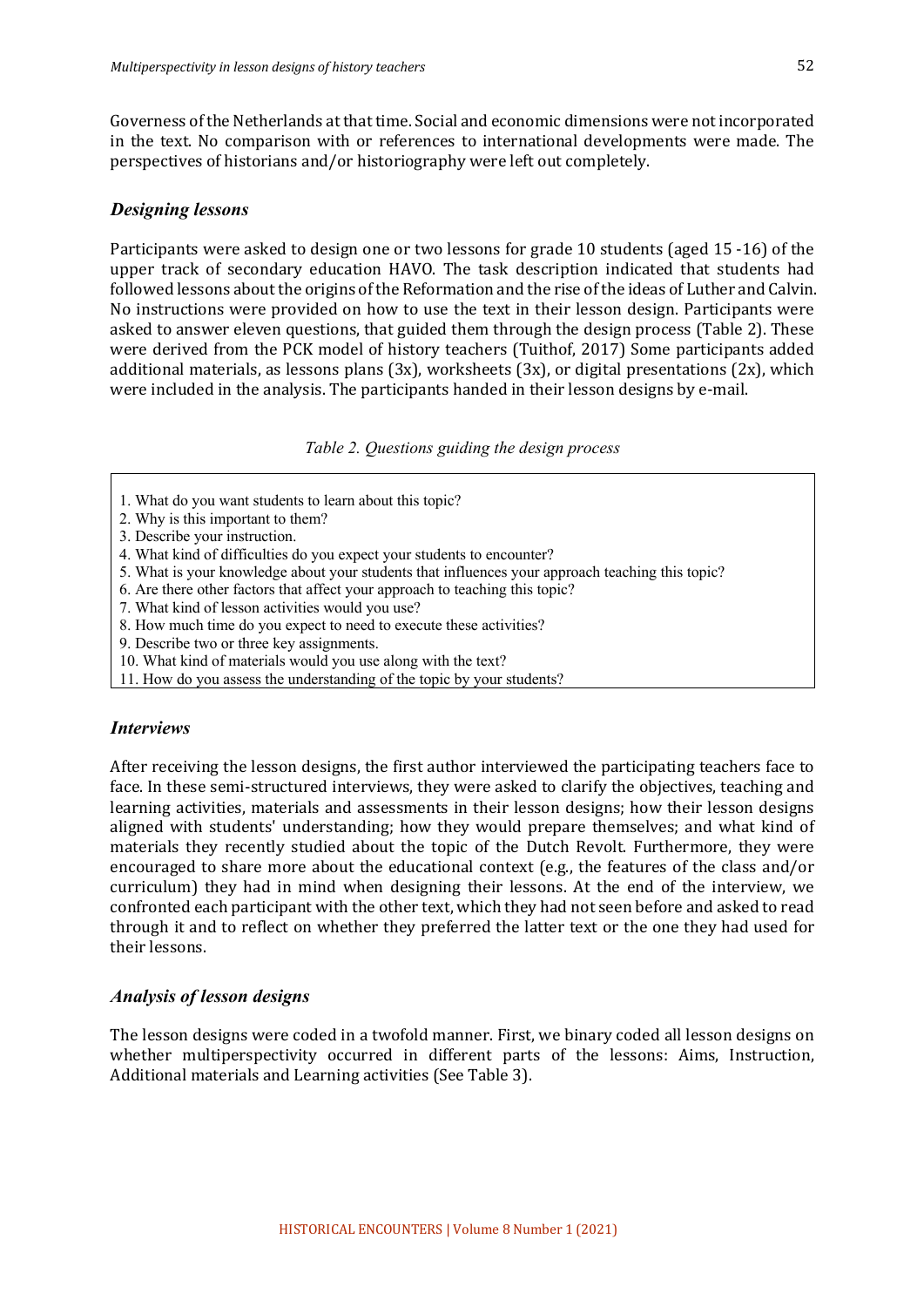| Category                       | Definition                                                                                                                                        | Example                                                                                                                               |
|--------------------------------|---------------------------------------------------------------------------------------------------------------------------------------------------|---------------------------------------------------------------------------------------------------------------------------------------|
| Aims                           | Includes aims related to multiple<br>perspectives                                                                                                 | Students realize that there are different<br>points of view about the origins of the<br>Dutch state in the 16th century.              |
| Instruction                    | Explicit instructions on the presence of<br>multiple perspectives                                                                                 | The teacher discusses multiple<br>perspectives following up a question like<br>"What if you were writing a Spanish<br>textbook?"      |
| Additional<br><b>Materials</b> | Materials presenting alternative<br>perspectives                                                                                                  | Providing sources materials<br>representing opposing perspectives e.g.<br>Ban edict of Philip and the Apology of<br>William of orange |
| Learning<br>activities         | Engaging students in individual, group<br>tasks or whole-class discussions that<br>explicitly require the exploration of<br>multiple perspectives | Discuss in duos a painting illustrating the<br>antagonistic Catholic and Protestant<br>points of view.                                |

*Table 3. Coding scheme for multiperspectivity related to Aims, Instruction, Additional materials and Learning activities*

## *Table 4. Coding scheme for multiperspectivity of Agency, Scales, Dimensions, Historiography (historians' perspectives) and Students' perspectives*

| Category                  | Definition                                                                                          | Example                                                                                                                                                                                  |  |  |
|---------------------------|-----------------------------------------------------------------------------------------------------|------------------------------------------------------------------------------------------------------------------------------------------------------------------------------------------|--|--|
| Agents                    | Addressing the perspectives of<br>opposing agents.                                                  | The perspectives of protestant William of Orange<br>opposed to catholic Philip II.                                                                                                       |  |  |
| Geographical<br>scale     | Incorporating more than one<br>scale of events or developments<br>(local, regional, international). | "I pay also attention to the geography of<br>Heiligerlee that is nearby our school." [The Battle<br>of Heiligerlee (1568) is the traditional starting<br>point of the Eighty Years' War] |  |  |
| Dimensions                | Addressing more than one<br>dimension.                                                              | How to categorize the causes of the Dutch<br>Revolt/Eighty Years' War: centralization<br>(politics), tax burden (economic) and persecution<br>of heretics (religious)?                   |  |  |
| Historiography            | Alternative narratives or the<br>work of specific historians are<br>explicitly referred             | Offering articles present day interpretations<br>of such as Filips II (1527-1598) Katholieke<br>technocrat, an article based on the works of Geoff<br>Parker.                            |  |  |
| Students'<br>perspectives | Students are explicitly asked to<br>formulate their own<br>perspective on the Dutch revolt.         | Debate with each other the claim: "The Dutch can<br>be justifiably proud of their achievements against<br>the Spaniards".                                                                |  |  |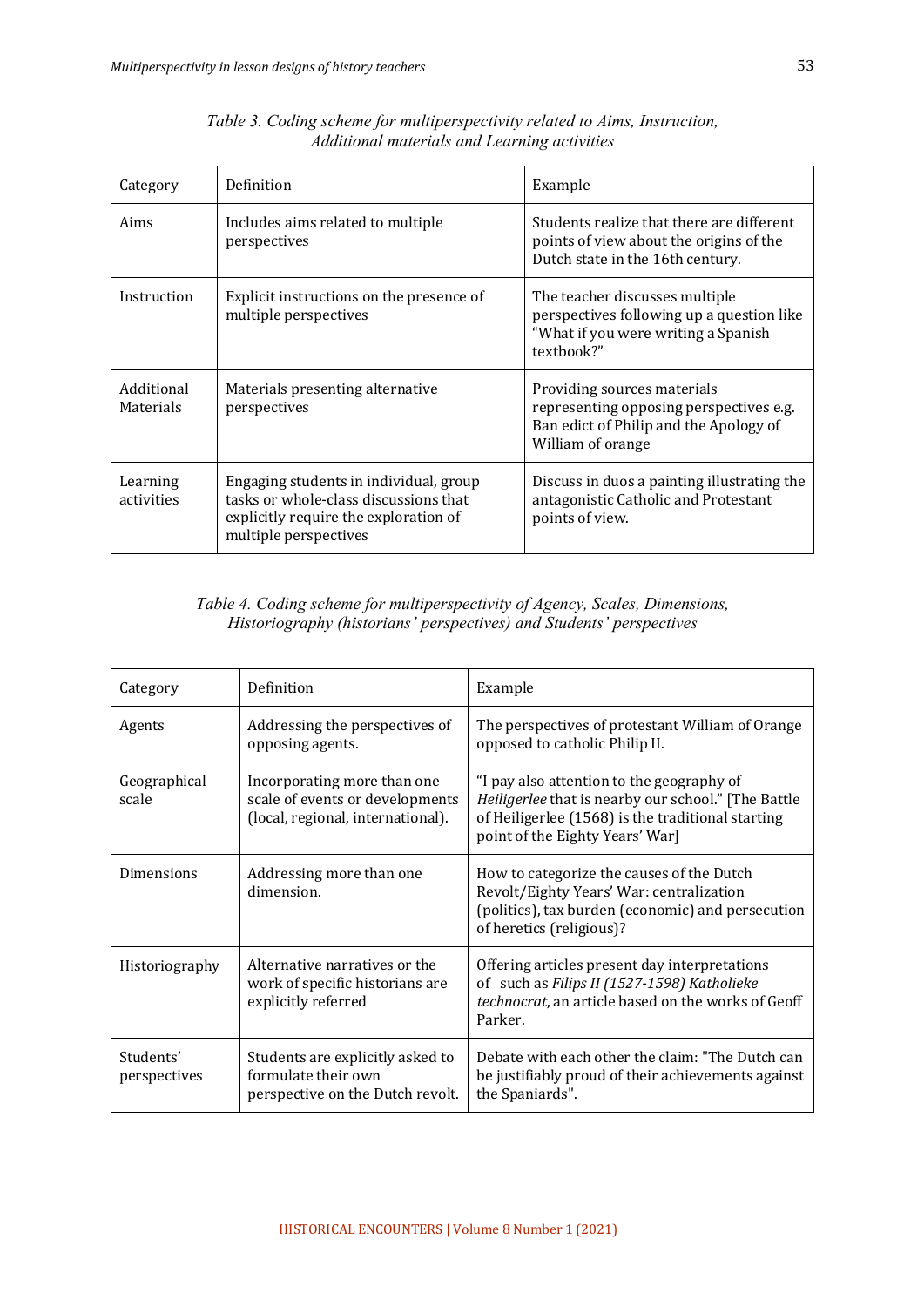We coded how the Aims and Instruction contributed to enhancing the learning of multiperspectivity if aspects of perspectivity were explicitly mentioned in the participants' formulation of the lesson aims and clarified with proper examples. For example, that students realize what 'our' Dutch perspective is and what the Spanish perspective is by asking the students what they would do in case of writing a Spanish textbook. Added materials were scored as contributing to multiperspectivity if these materials presented another perspective than the  $perspective(s)$  provided in the text. The Learning activities were analyzed as contributing to multiperspectivity if the Learning activity explicitly addressed multiple perspectives. For example, a task wherein students were asked to compare perspectives. Second, we coded which type of perspectives appeared in the lesson designs: the perspectives of Agents, Scales, Dimensions, Historiography (historians' perspectives) and Students' perspectives (Table 4).

Actors were coded as contributing to multiperspectivity if the perspective of more than one Actor was incorporated in the lesson design when different agents were mentioned such as William of Orange and/or Philip II. We scrutinized the lesson designs on how the participants incorporated geographical scale and dimensions as constituting elements of a narrative. This includes events that illustrated a specific dimension such as a tax levy that highlighted the socialeconomic dimension besides the other dimensions mentioned. When a another scale was explicitly addressed, for example, local history next to the Netherlands as a geographical space, we coded multiperspectivity for Scale. Historiographic elements were coded as contributing to multiple perspectives when they explicitly referred to alternative narratives to the text provided or to the work of specific historians. Lastly, Student perspectives were coded when students were explicitly asked to formulate their own perspective on the Dutch revolt.

To improve reliability, all lesson designs were coded by the first author and a researcher with expertise in teaching history. Codes were compared and discussed until an agreement was reached. Most of the discussion was about historiography and it was decided that the proposed use of another textbook was considered a form of multiperspectivity regarding historiography.

A lesson design was labelled high on multiperspectivity if the lesson design met the following three requirements:

- a. In their description of the aims and instruction of the lesson, the teacher explicitly mentioned looking at other or multiple perspectives. For example, "My goal is to make students understand that various historical figures can have a different perspective on the events of which they are part.";
- b. In the designed lesson, the teacher paid attention to different dimensions or scale levels. For example, not only political developments are addressed in the lesson design but also religious and/or socioeconomic events and developments. For elements of scale a comparison could be made between countries such as "At the international level, I look in my classes at the relations between countries. For example, the centralization policy of Philip II compared to the response that takes place in the Netherlands."
- c. In the designed lesson, the teacher paid attention to different interpretations of historians or brings in students' perspectives. For example, "after analyzing in depth historical cartoons (first in class and then in groups), the students will create a cartoon themselves." Or, the teacher will show a film from a Spanish cinematographer that explicitly envisions the Spanish perspective. We considered multiperspectivity on the level of historiography and student perspectives to be less obvious forms of multiperspectivity.

A lesson design was labelled as low on multiperspectivity if multiple perspectives were not explicitly mentioned in the description of the Aims and Instruction or if the teacher did not pay attention to one of the following forms of multiperspectivity in the designed lessons: dimensions, scale, historiography, or students' perspectives. All lesson designs – with the exception of one, contained the perspectives of multiple actors. Therefore, we restricted our evaluation to the three forms of multiperspectivity mentioned above.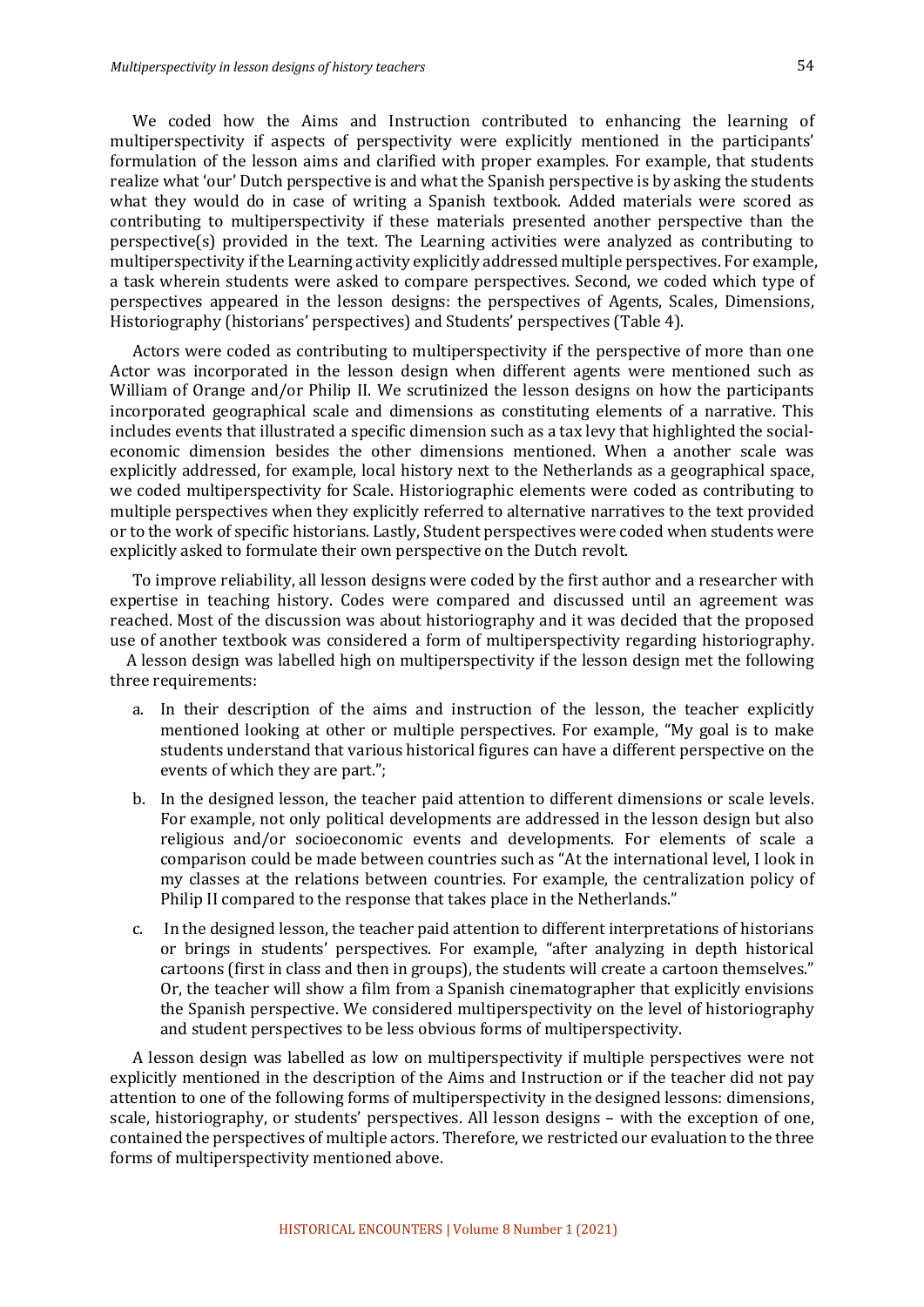The interviews were transcribed verbatim. A member check was carried out by the participants. They only offered minor corrections on date and spelling of their names. The interviews were summarized per question to analyze the differences and similarities between the participants and to relate their answers to their lesson designs. Furthermore, we categorized the considerations about the curriculum, the examination program and knowledge of preconceptions and common areas of difficulty for their students (Tuithof, 2017).

## **Findings**

First, we present the results of the analysis of the lesson designs. Based upon this analysis, we identified four ways in which the lesson designs addressed multiple perspectives. Next, we discuss considerations of the participants related to their lesson designs.

### *Perspectives in lesson designs*

Our first research question is about the extent to which teachers include forms of perspectivity in their lessons and whether these are different for one of the two texts. In both groups teachers included multiperspectivity on the level of historical agents, dimensions, scale, historiography, and students' perspectives. Most teachers except one (94.4 %) included multiperspectivity on the level of historical agents. 50% of the teachers (text HP 62.5%, text LP 40%) incorporated elements of scale. Perspectives related to different dimensions were more often incorporated in the lesson designs based upon text HP (75%) compared to text LP (40%). The historiographical perspective was included in 37.5% of the lesson designs of text HP users, compared to 10% of the design based upon text LP. Students' perspectives, however, were more present in the designs based upon text LP (30%), compared to 12.5% of the designs of text HP. Only four teachers included activities in which students were asked to verbalize their perspective.

Overall, the majority of the lesson designs included several perspectives in different parts of their lessons (see Table 5). All teachers used the text to inform the students about the Dutch Revolt. When comparing the lesson designs of teachers using text  $HP$  and text  $LP$ , we found that lesson designs based on text HP included more often multiple perspectives in Aims and Instructions  $(87.5\%$  and  $62.5\%$  respectively) compared to designs based on text LP  $(60\%$  and  $40\%$ respectively).

In sum, 22.2  $\%$  of all lesson designs met the criteria for high multiperspectivity and 77.8  $\%$  was labelled as low on multiperspectivity, as they did not include historiographical and/or student perspectives. Three lesson designs based upon text HP were labelled as high on multiperspectivity and one lesson design based on text LP.

## *Four variants of lesson designs*

We can discern four variants in the form and degree of multiperspectivity. Variant A represents a lesson design with high multiperspectivity and is based upon text HP, variant B represents a lesson design with high multiperspectivity and is based upon text LP, variant C represents a lesson design with low multiperspectivity based upon text HP, and variant D represents a lesson design with low multiperspectivity and the text LP is used. We will illustrate each variant with an example. It thus appeared that both texts prompted lesson designs that had high and low multiperspectivity.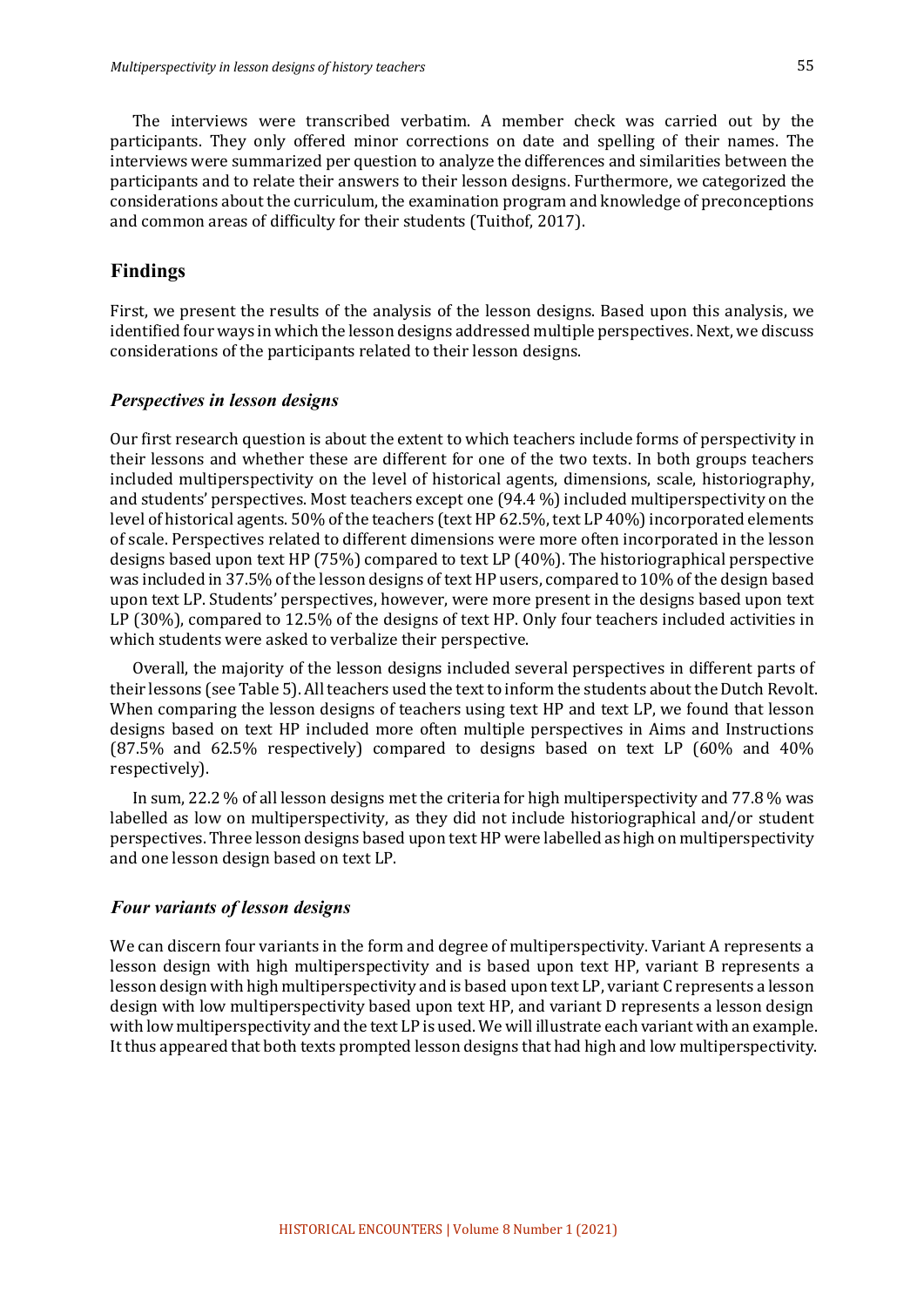| $\mathrm{Text}^*$ | $***$<br>Name <sup>3</sup> | Aims        | Instruction | Materials   | Learning activities       | Perspectives |             |             |                |                           | Level multipersp. |
|-------------------|----------------------------|-------------|-------------|-------------|---------------------------|--------------|-------------|-------------|----------------|---------------------------|-------------------|
|                   |                            |             |             |             |                           | Actors       | Dimension   | Scale       | Historiography | Students'<br>perspectives |                   |
| HP                | Caspar                     | $\mathbf X$ | $\mathbf X$ | $\mathbf X$ | $\mathbf X$               | X            | $\mathbf X$ | $\mathbf X$ | $\mathbf X$    |                           | high              |
| HP                | Evert                      |             |             |             |                           | X            |             |             |                |                           | low               |
| HP                | Hugo                       | $\mathbf X$ |             | $X^{***}$   | $\mathbf X$               | $\mathbf X$  | $\mathbf X$ | $\mathbf X$ |                |                           | low               |
| HP                | Jaap                       | $\mathbf X$ | $\mathbf X$ |             |                           | $\mathbf X$  | $\mathbf X$ |             | $\mathbf X$    |                           | high              |
| HP                | Jelle                      | $\mathbf X$ | $\mathbf X$ | $\mathbf X$ | $\mathbf X$               | $\mathbf X$  | $\mathbf X$ | $\mathbf X$ | $\mathbf X$    | $\mathbf X$               | high              |
| HP                | Maher                      | $\mathbf X$ |             |             |                           | X            | $\mathbf X$ | $\mathbf X$ |                |                           | low               |
| HP                | Rafael                     | $\mathbf X$ | $\mathbf X$ | $\mathbf X$ | $\mathbf X$               | $\mathbf X$  | $\mathbf X$ | $\mathbf X$ |                |                           | low               |
| HP                | Simon                      | $\mathbf X$ | $\mathbf X$ |             |                           | $\mathbf X$  |             |             |                |                           | low               |
| Subtotal % HP:    |                            | 87.5        | 62.5        | 50.0        | 50.0                      | 100          | 75          | 62.5        | 37.5           | 12.5                      |                   |
| LP                | Anouk                      |             |             |             |                           |              |             | $\mathbf X$ |                |                           | low               |
| LP                | Alma                       |             |             | $\mathbf X$ | $\mathbf X$               | $\mathbf X$  | $\mathbf X$ | $\mathbf X$ |                |                           | low               |
| LP                | Celine                     | $\mathbf X$ |             |             |                           | $\mathbf X$  |             |             |                |                           | low               |
| LP                | Els                        | $\mathbf X$ | $\mathbf X$ | $\mathbf X$ | $\mathbf X$               | $\mathbf X$  | $\mathbf X$ | $\mathbf X$ | $\mathbf X$    | $\mathbf X$               | high              |
| LP                | Hans                       |             |             |             | X                         | X            |             |             |                |                           | low               |
| LP                | Hanne                      | $\mathbf X$ | $\mathbf X$ | $\mathbf X$ | $\mathbf X$               | $\mathbf X$  | $\mathbf X$ | $\mathbf X$ |                |                           | low               |
| LP                | Linda                      |             | $\mathbf X$ | $\mathbf X$ | $\mathbf X$               | $\mathbf X$  | $\mathbf X$ |             |                |                           | low               |
| LP                | Nout                       | $\mathbf X$ |             |             |                           | $\mathbf X$  |             |             |                |                           | low               |
| LP                | Roel                       | $\mathbf X$ | $\mathbf X$ | $\mathbf X$ | $\mathbf X$               | $\mathbf X$  |             |             |                | $\mathbf X$               | low               |
| LP                | Sam                        | $\mathbf X$ |             | $\mathbf X$ | $\boldsymbol{\mathrm{X}}$ | $\mathbf X$  |             |             |                | $\mathbf X$               | low               |
| Subtotal % LP:    |                            | 60          | 40          | 60          | 70                        | 90           | 40          | 40          | 10             | 30                        |                   |
| Total %           |                            | 72.2        | 50.0        | 55.5        | 61.1                      | 94.4         | 55.5        | 50.0        | 22.2           | 22.2                      |                   |

*Table 5. The occurrence of multiple perspectives in parts of lesson designs and overall level of multiperspectivity.*

\* HP: text with high multiperspectivity, and LP: text with low multiperspectivity. ⁑pseudonym \*\*\*added after interview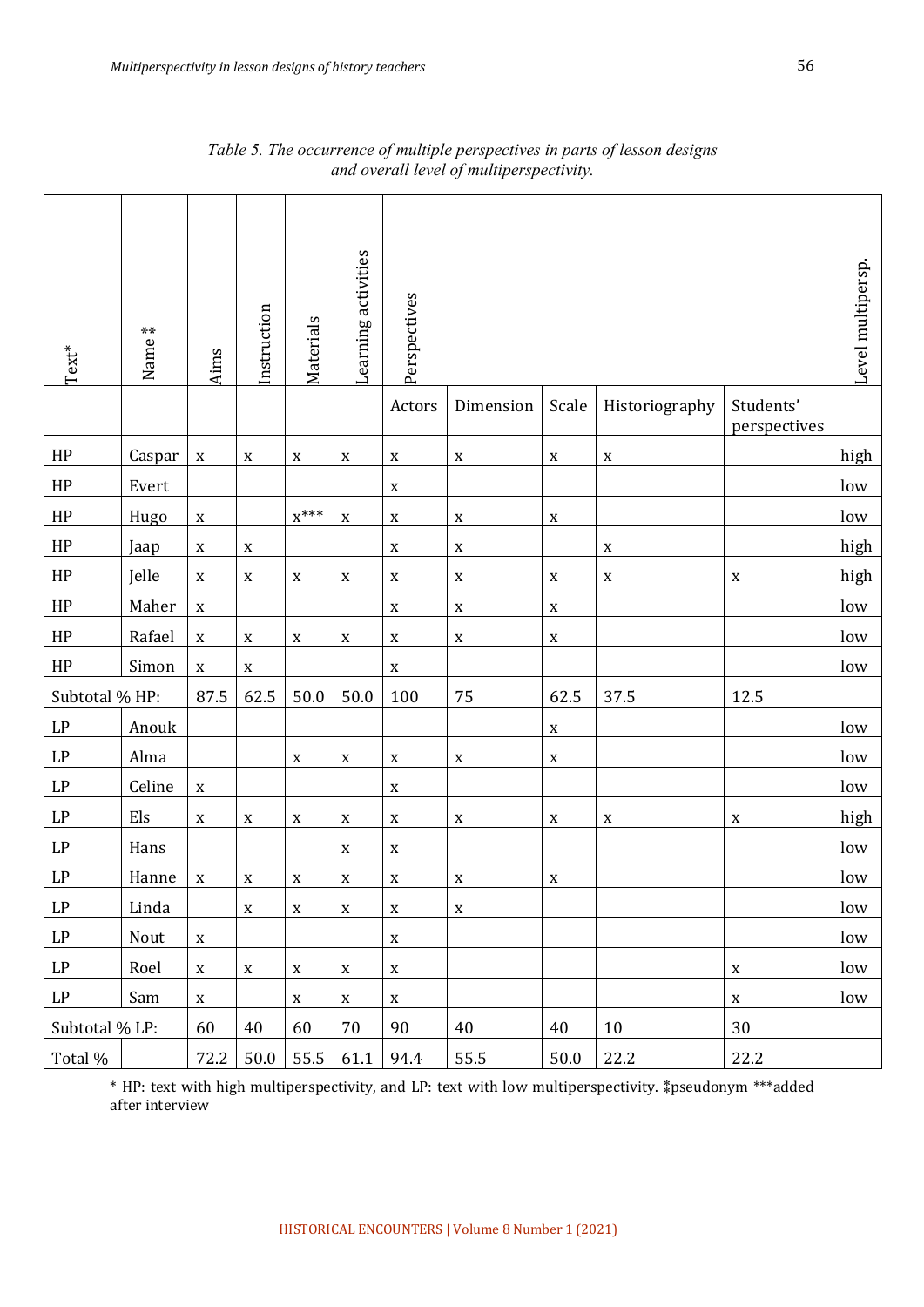#### *Variant A: Text HP – Lesson designs with high multiperspectivity*

As an example of this design, we describe the lessons designed by Jelle. In the Aims for the lessons, Jelle included 'What is "our" Dutch perspective and the Spanish perspective on the conflict?' He also mentioned as themes the leadership of Filip II and women's history.

His instruction and the accompanying learning activities focused on these three topics. Jelle suggested comparing modern Spanish school history textbooks with Dutch textbooks to highlight the existence of contrasting perspectives on the conflict. As a follow-up, he proposed a debate between two opposing parties in defending/attacking the statement 'Dutch people are rightfully proud of their performance against the Spaniards' to enhance the learning of perspectivity and positionality of the main actors. Another activity was an enquiry task about the dominance of men in history textbooks, with reference to Catrijn van Leemput, one of the local actors in the text. He suggested that students researched other 'forgotten' women in history and to present their results in the classroom.

Additional materials were provided for each theme, emphasizing a particular perspective. The different perspectives of actors were part of his lesson design where he brought Catrijn van Leemput to the forefront next to Filip II and William of Orange. Furthermore, he incorporated a different scale by paying attention to the whole empire of Filip II. Not only the political-military dimension was addressed, but also religious and gender specific dimensions. Students' perspectives were challenged by a task to change perspective as he formulated: 'What if you were writing a Spanish textbook.'

Typically, in this lesson design variant – using text  $HP$  – was that multiperspectivity is explicitly part of the Aims, Instruction, Student activities and Materials. Multiple perspectives of Agents are addressed and different dimensions, scales, historiography or students' perspectives are incorporated. 

#### *VariantB: Text LP – Lesson designs with high multiperspectivity*

An example of this variant is the lesson designed by Els. Els argued that there are different historiographical views on the origins of the 'Dutch state'. She combined lecturing with open enquiry tasks in groups. With respect to Aims, she explicitly formulated in her introductory task that students should get acquainted with the concept of 'perspective'. Els spurred her students to explore the attitudes of the main characters regarding a series of given events wherein she emphasized the importance of the Dutch Revolt as the first episode in the development of an independent state/nation. Afterwards, the perspectives of the main actors involved in the same historical events were explicitly discussed.

The materials added were (fragments of) different kinds of sources, representing all kinds of perspectives and dimensions. However, her choice of materials was not only to emphasize the perspective given in the source material but was also intended to provide more factual information. She also offered the students historiographical materials (internet articles of historians) to clarify the perspectives of the main agents.

As learning activities, students were asked to discuss in duos a painting illustrating the antagonistic Catholic and Protestant points of view, followed by group work where the class was divided in two opposing groups representing the positions of Filip and William. Each group had to reconstruct how their main character would have acted given a prescribed series of events. Each member of the group had to do some research into the motives and responses of their assigned person, after which they had to reach conclusions as a group. Then, they had to defend their positions in a whole-class discussion.

In this variant of lesson design – using text  $LP - a$  wide variety of forms of multiperspectivity are addressed with respect to Aims, Instruction, Actor, Scale, Dimensions, Historiography and Students' perspectives.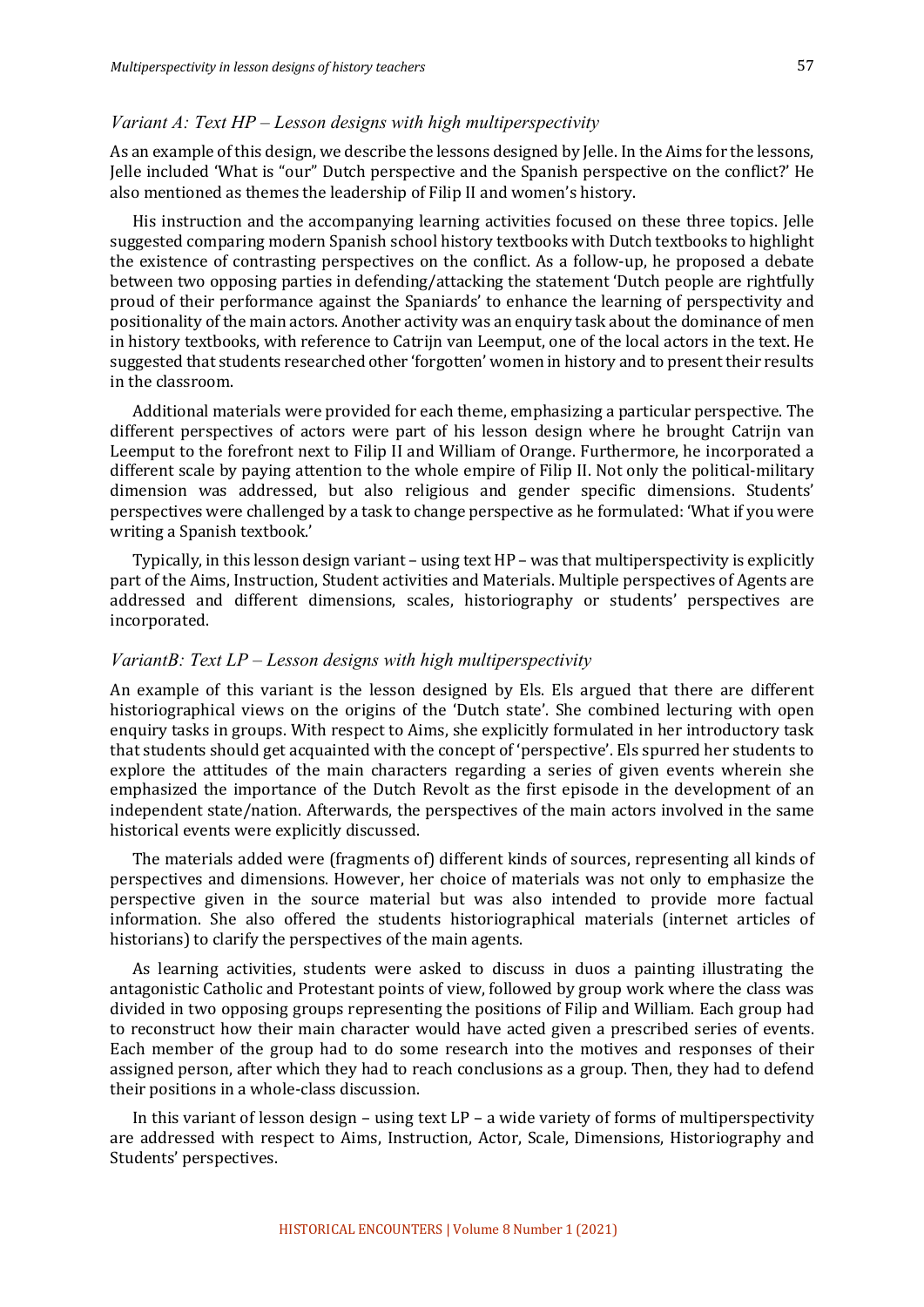#### *Variant C: Text HP – Lesson designs with low multiperspectivity*

An example of this variant is the lesson design of Simon. In the Aims, he stated that it is relevant for students to know the origins and the different factors that contributed to the independence of 'our country'. He deemed this relevant because these factors, such as the struggle for liberty, justice, and autonomy, are 'embedded in our DNA'.

In his instruction and accompanying learning activities, he introduced tasks that focus on generating an overview of chronologically ordered events, which is followed by a discussion in duos of the reasons why an event is included in the overview and what the possible consequences could be. After a short lecture, he would ask a compound question: 'Explain, by giving two reasons, why the struggle against Philip II hardened; give two consequences and the names of two persons who played a role in this struggle.' No additional materials were used. In his lesson design, a range of actors and events were presented as being 'important' to the development of the Dutch Revolt. The perspectives of the actors or the relative weight of the event were not further discussed. The conflict was strictly confined to the Low Countries without references to international aspects of the conflict. Only the political-military dimension was present in his lesson design.

Typical for these kinds of lesson designs are aims such as appropriating a chronological overview of events, including dates and the possible causes and consequences. The central dimension in the lesson designs is the political military dimension. Other dimensions are hardly taken into account. Additional materials (with other perspectives) are not provided. Historiography and students' perspectives are not part of the lesson designs.

## *Variant D: Text LP – Lesson designs with low multiperspectivity*

An example of this variant is the lesson design of Celine. In her aims, she formulated that her students could explain the rules of Charles V and Filip II, the role of the Augsburg Settlement (1555) and the role of William of Orange in the origin of the Dutch Republic. In her lessons, she focused on the chronology of events of the Dutch Revolt. Students were asked to take notes during the lectures, after which they were given time to elaborate these notes and to use sources – such as the Ban edict of Philip and the Apology of William – in these notes. Celine used these sources to provide more content information and not to highlight different perspectives as was the case in variant C. Students were asked to make assignments to enhance their understanding of the historical substantive concepts. The dimension central in this lesson design was the politicalmilitary dimension.

Typical for these lesson designs are aims such as learning to acquire chronological knowledge about the Dutch Revolt and understanding the meaning of related historical substantive concepts. Taking and comparing notes, summarizing the text, and ordering events on a timeline are common activities in this variant. No attention is paid to historiography or students' perspectives.

#### *Considerations of the teachers in their lesson designs*

Our second question is related to the considerations of teachers for their lesson designs. During the interviews, we asked the participants to read the alternative text that they had not used for their lessons and had not seen before. They were asked which text they preferred for their own teaching practice and for what reasons. The results are presented in Table 6.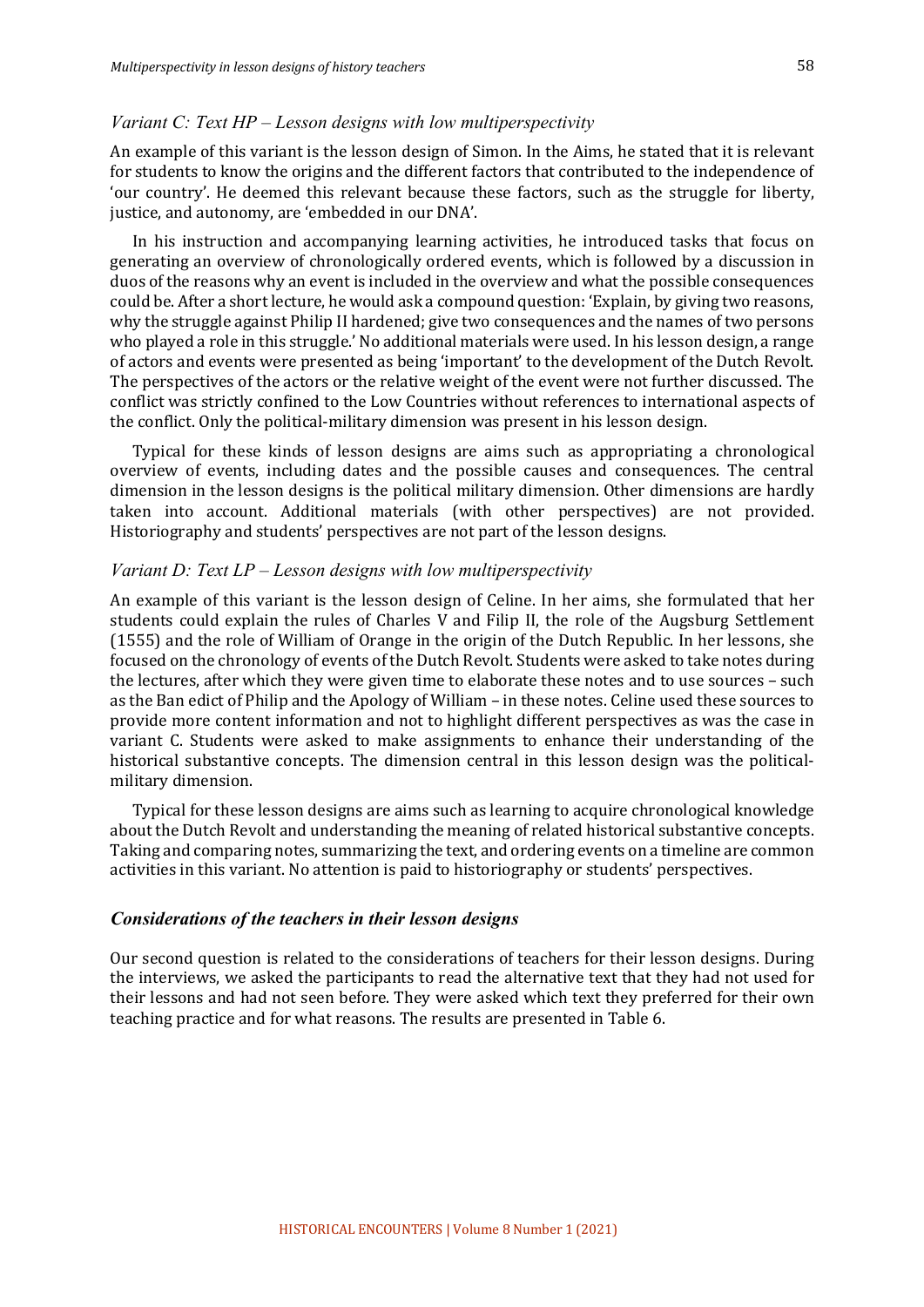| Used text<br>Preferred text | HP | $L P^*$ |
|-----------------------------|----|---------|
| НP                          | 3  | 5       |
| LP                          | 5  |         |

*Table 6. Text preference compared to used text*

\* Missing preference: Nout

Of the eight participants working with text HP, three preferred this text whereas five preferred text LP. Regarding the nine participants who used text LP, four preferred this text and five preferred text HP. So, in sum eight teachers preferred text HP and nine preferred the LP text. The majority of the participants both preferring the text HP and text LP argued that the exam program demanded too much reproduction of factual knowledge and that  $-$  particular to this topic  $-$  the allotted lesson time is too short to master the great amount of facts for a part of their students. Participants using text LP and preferring text HP indicated that text HP better fitted their ideas of what teaching historical reasoning entails. None of these participants argued that text HP was too difficult for their HAVO-students.

Specific to the preference of text LP two main reasons were given (both reasons mentioned 8 times). First, this LP text followed a more traditional narrative structure, with the more recognizable person of William of Orange as the main actor, which is better suited for HAVO students (8 times). Second, the LP text is less complicated and better suited for HAVO-students, given their presumed relatively lower cognitive capabilities compared to their fellow students following the pre-university track (VWO). This is illustrated by arguments such as poor vocabulary or reading ability of their students, abstract concepts and the complexity of political, economic or religious dimensions are difficult to learn for students HAVO, these students 'love structure' or have problems to relate their own contemporary perspective to the perspectives of the historical agents.

## **Conclusion and discussion**

We examined the lessons teachers designed using either a text with more, or a text with less perspectives. Our first research question was where and how teachers include forms of perspectivity in their lessons based upon a text that contains multiperspectivity compared to a text low on multiperspectivity. We can conclude that almost all participants provided multiple perspectives on the level of historical actors; however, less on dimensions, scale, historiography, and students' perspectives. Both texts elicited lesson designs that reflected a high level of multiperspectivity and lesson designs that reflected a low level of multiperspectivity. Nevertheless, the results showed that the text with high multiperspectivity generated more multiperspectivity with respect to Aims and Instruction, Dimensions, Scale and Historiography than text LP. To confirm that texts with high multiperspectivity indeed generate lessons with more multiperspectivity, additional research is necessary. Lesson designs that contained more and different forms of perspectives may contribute to studying a more 'open' narrative of the Dutch Revolt, whereas lesson designs that had low multiperspectivity seemed to follow the traditional, 'closed' narrative. Despite the topic being suitable for teaching multiple perspectives (Wansink, et al., 2016), we did not find that this topic in itself inspires the design of lessons with multiple perspectives, as both using text HP and LP resulted in lessons that scored low on multiperspectivity. After all, only one participant using text LP incorporated different and more perspectives in her lesson design.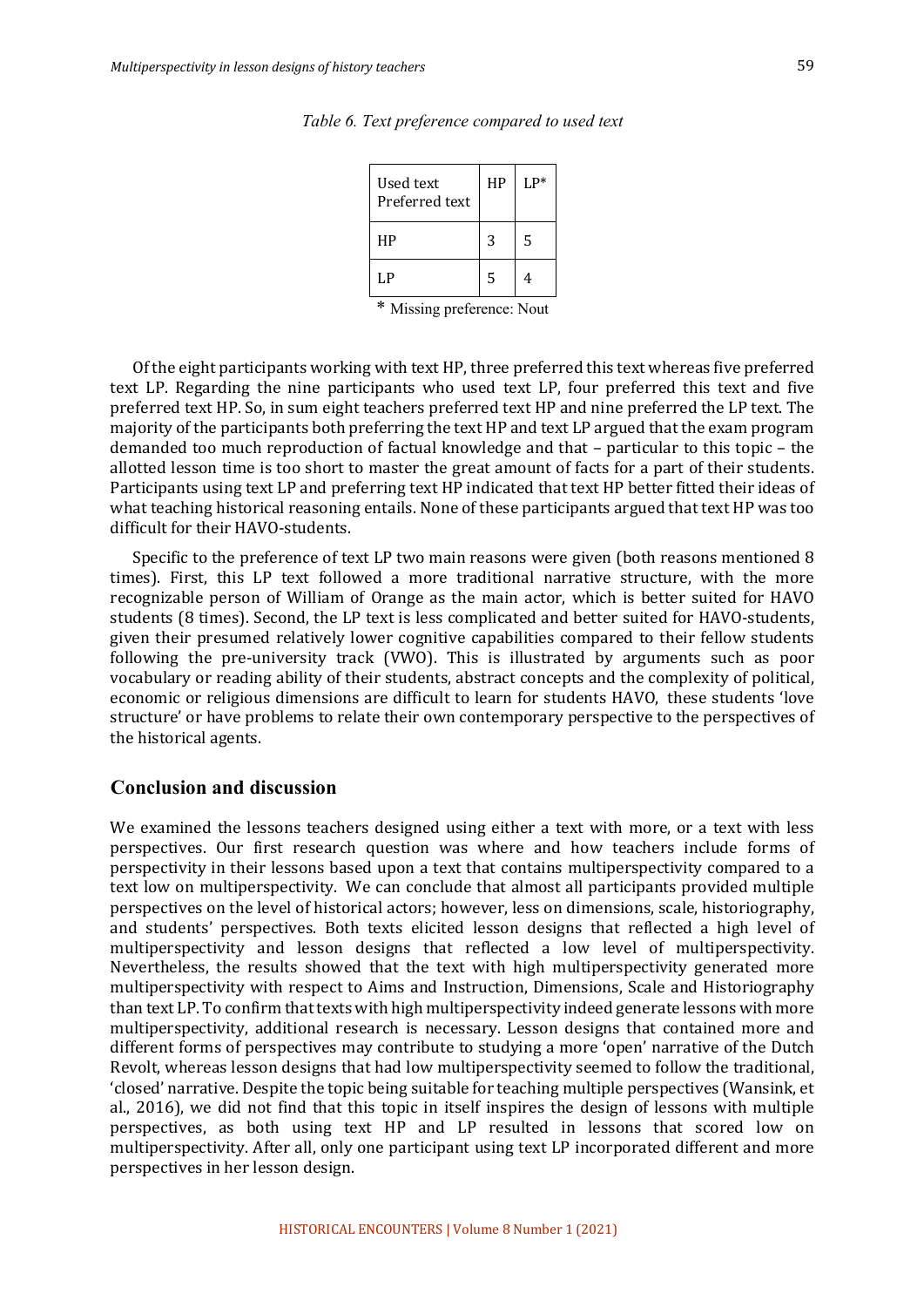When confronted with the other text after they had designed their lessons, some of the participants realized that they preferred this alternative text. It seems that some participants were inclined to follow the texts that were available to them, while others preferred the other text. Although we found that the designs of teachers using the text HP included more perspectives of a particular kind, we found lesson designs with high and low multiperspectivity for both types of texts. These findings contradict a strict dependency of teachers on textbook information, as is stated by Foster  $(2011)$  and Wansink et al.  $(2016)$ , or the authoritative status of textbooks, as argued by Stoddard (2010). How a given text is used, also depends on teachers' pedagogical content knowledge and beliefs about the subject.

Our second question was about the considerations of teachers when they are asked to design lessons given a history text that has high or low multiperspectivity. Our findings support theory about the important role of teachers' beliefs about the objectives of history education (Wansink et. al., 2016; Yilmaz, 2008). Teachers' considerations related to requirements of the curriculum and exam program, reflect different beliefs about the objectives of history teaching. Furthermore, we found considerations related to teachers' knowledge of preconceptions and common areas of conceptual difficulty of their students.

The same considerations play a role when participants were asked to justify their preference for the text with high or low multiperspectivity. Participants preferring text LP argued that this text was more suitable for their HAVO students, given their supposed difficulties learning the chronologically ordered events, poor vocabulary or reading abilities; difficulties relating their own, present perspective to the perspectives of historical agents; and difficulties with causal complexity. Additionally, these participants argued that text LP was more recognizable for their students in general. The assumed emphasis on the reproduction of factual knowledge in the exam program was a further consideration when preferring the text LP. However, the participants who preferred text HP argued that this text matched their ideas about teaching and learning historical reasoning. This finding is comparable to findings of Voet and De Wever (2016) with respect to views about teaching history in relation to contextual circumstances wherein sufficient time and the alleged student capabilities decide whether or not to engage students in historical enquiry. The interpretation of the exam program – either a focus on learning historical reasoning or acquiring a chronological overview of knowledge - seems decisive in the preference for one of the texts, as if these two elements of the exam program are necessarily excluding each other.

Our conclusion should be handled with care as we used a limited number of teachers, and one topic. Although we used an important topic in Dutch history other topics might yield other results. We analyzed lesson designs based upon two texts especially written for this research. One of the restrictions of the texts was the allotted number of words to expose the complexity of multiperspective history. Other texts or formats – for example, two contrasting narratives or a collection of sources – could yield other results. Furthermore, teachers were provided with one of the two texts that they had to use as participant in this study. A free choice of text could make our findings more robust because this would better fit their teaching preferences. Finally, further research is needed to investigate the inter-rater reliability of the coding of multiperspectivity in lesson designs using a Cohen's Kappa. In this study, lesson designs were coded by two researchers and codes were compared and discussed until an agreement was reached.

The teachers in this study had on average three years of teaching experience and teachers with relative limited experience (less than five years) were overrepresented in our sample, whereas in general, the majority of the upper level HAVO teachers are 45 years or older (Fontein, et al., 2016). The question raises whether a more representative sample, with more experienced teachers, would result in different findings. For example, would experienced teachers show more elements of interpretational history and multiperspectivity in their beliefs and in their classroom practices? Furthermore, we analyzed only lesson *designs* and did not analyze actual teaching practices, for example by observing lessons. Further research is thus needed to explore what teachers offer in their lessons to their students with respect to multiple perspectives. Future research could also take into account teachers' perceptions of their students' identities and background along lines of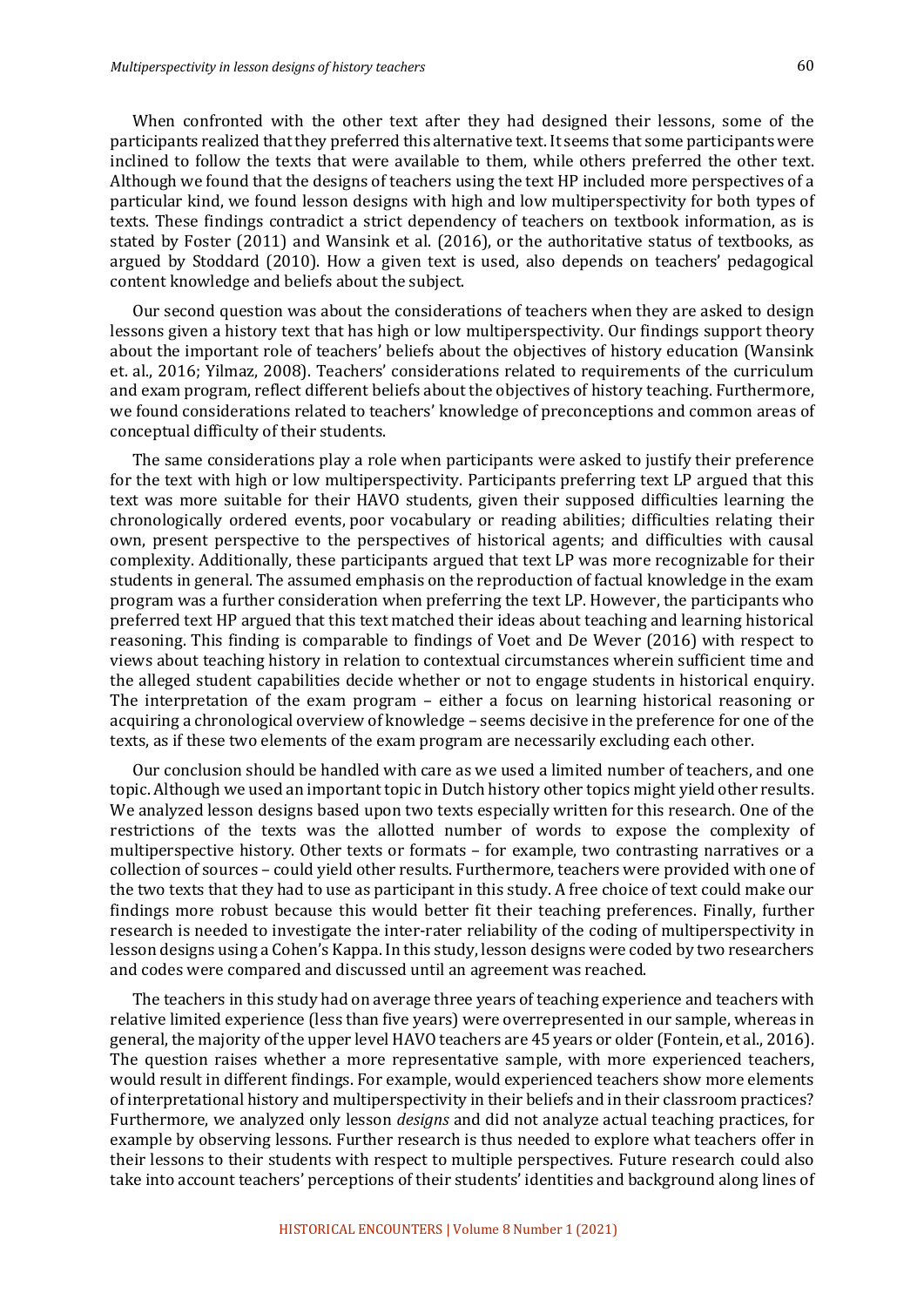race, ethnicity, gender, religion, or class (in addition to their being in the HAVO stream). Would they teach the Dutch Revolt differently to students coming from a multifarious cultural, ethnic, and social background compared to teaching it to students who come from families with a long history in the Netherlands? And if so, why? Although several teachers explained their choices regarding their lesson design making reference to the track students were taking (HAVO), their poor vocabulary and reading capabilities, teachers did not bring in students' identities and background as a factor. Hence, teachers' training and professionalization could benefit from more explicit attention being given to teaching multiperspectivity since it is certainly not self-evident to do so. For example, this may include developing and using learning activities wherein historiographical perspectives and students' perspectives are integrated and discussed. Finally, authors of textbooks could pay more attention to multiple perspectives, including historiographical perspectives, dimensions, scale, and gender specific perspectives.

## **Declaration of interests**

The authors declare that they have no known competing financial interests or personal relationships that could have appeared to influence the work reported in this paper.

## **Funding**

This research was supported by the Dudoc-Alfa Sustainable Humanities program of the University of Amsterdam, University of Groningen, University Leiden, Radboud University Nijmegen, Utrecht University, Tilburg University and the Open University of the Netherlands.

## **References**

- Alberts, R.V.J. & Erens, B.J.M. (2019). *Verslag van de examencampagne 2019 voortgezet onderwijs.* CITO. https://www.cito.nl/-/media/files/voortgezet-onderwijs/centraleexamens/examenverslagen/cito\_verslag\_examencampagne\_11-9-2019.pdf?la=nl-nl
- Barton, K. C. (2012). School history as a resource for constructing identities: Implications of research from the United States, Northern Ireland and New Zealand. In M. Carretero, M. Asensio & M. Rodríguez-Moneo (Eds.), *History education and the construction of national identity* (pp. 93-108). Charlotte, NC: Information Age Publishing.
- Carretero, M. (2017). Teaching history master narratives: Fostering *imagi-nations*. In M. Carretero, S. Berger & M. Grever (Eds.), *Palgrave handbook of research in historical culture and education* (pp. 511-528). London: Springer nature.
- College van Examens. *Geschiedenis havo: Syllabus centraal examen 2017 domein a en b van het* examenprogramma Versie 2, juni 2015. (Accessed 8 May 2017). https://www.examenblad.nl/examenstof/syllabus-2017-geschiedenishavo/2017/havo/f=/geschiedenis havo 2 versie 2017.pdfenblad.nl/examenstof/syllabus-2016-geschiedenis-havo/2016/havo/f=/geschiedenis\_havo\_def\_versie\_2016.pdf
- Flesch, R. (1948). A new readability yardstick. *Journal of Applied Psychology 32*(3), 221-233. https://doi.org/10.1037%2Fh0057532
- Fogo, B., Reisman, A., & Breakstone, J. (2019). Teacher adaptation of document-based history curricula: Results of the reading like a historian curriculum-use survey. $51(1)$ , 62-83. https://doi:10.1080/00220272.2018.1550586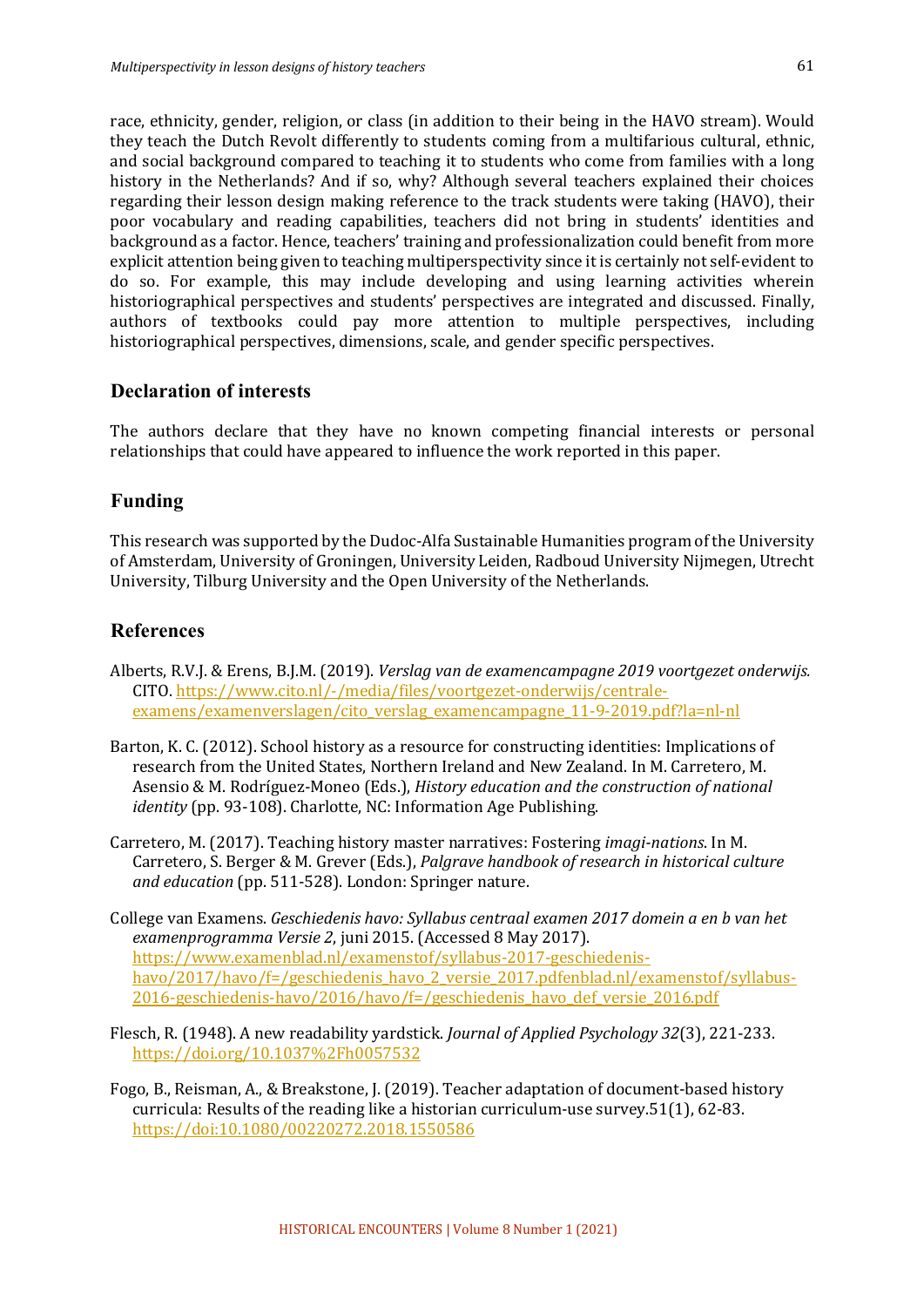- Fontein, P., Prüfer, P., De Vos, K., & Vloet, A. (2016). *IPTO: Bevoegdheden en vakken in het vo.* CentERdata. https://www.centerdata.nl/sites/default/files/rapportage\_ipto\_peildatum\_okt\_2014\_eindrap port\_17\_juni\_2016.pdf
- Foster, S. I. (2011). Dominant traditions in international textbook research and revision. *Education Inquiry, 2*(1), 5-20. https://doi.org/10.3402/edui.v2i1.21959
- Fulcher, G. (1997). Text difficulty and accessibility: Reading formulae and expert judgment. *System, 25*(4), 497-513. https://doi.org/10.1016/S0346-251X(97)00048-1
- Gestsdóttir, S. M., Boxtel, C., & Drie, J. (2018). Teaching historical thinking and reasoning: Construction of an observation instrument. *British Educational Research Journal, 44*(6), https://960-981. https://doi:10.1002/berj.3471
- Grever, M. (2011). De antropologische wending op microniveau cultureel pluralisme en gemeenschappelijke geschiedenis. In M. Grever, I. D. Haan, D. G. Hondius & S. Legêne (Eds.), *Grenzeloze gelijkheid. historische vertogen over cultuurverschil* (pp. 271-288). Bert Bakker.
- Grever, M., & Adriaansen, R. (2019). Historical consciousness: The enigma of different paradigms. *Journal of Curriculum Studies,* 51(6), 814-830. https://doi:10.1080/00220272.2019.1652937
- Grever, M., & Van der Vlies, T. (2017). Why national narratives are perpetuated: A literature review on new insights from history textbook research. *London Review of Education, 15*(2), 286-300. https://doi.org/10.18546/LRE.15.2.11
- Huijgen, T., Holthuis, P., van Boxtel, C., & van de Grift, W. (2019). Promoting historical contextualisation in classrooms: An observational study. *Educational Studies, 45*(4), 456-479. https://doi:10.1080/03055698.2018.1509771
- Kincaid, I. P., Fishburne, R. P., Rogers, R. L., & Chissom, B. S. (1975). *Derivation of new readability formulas* (automated readability index, fog count, and flesch reading ease formula) for navy enlisted personnel. (Research Branch Report No. 8-75). Naval Air Station Memphis: Chief of Naval Technical Training.
- Kloek, E. (2013). *Vrouwen uit de Nederlandse geschiedenis*. VanTilt.
- Kropman, M., Van Boxtel, C., & Van Drie, J. (2020). Narratives and multiperspectivity in Dutch secondary school history textbooks. *Journal of Educational Media, Memory, and Society, 12*(1), 1–23, https://doi:10.3167/jemms.2020.120101
- Lee, P., & Scammell, M. (2009). 'Two out of five did not know that Henry VIII had six wives'. historical literacy and historical consciousness. In L. Symcox & A. Wilschut (Eds.), *The* problem of the canon and the future of teaching history (pp. 211-261). Information Age Publishing.
- Lee, M. (2013). Promoting historical thinking using the explicit reasoning text. The *Journal of Social Studies Research*, 37(1), 33-45. https://dx.doi.org/10.1016/j.jssr.2012.12.003
- Lévesque, S. (2008). *Thinking Historically. Educating Students for the Twenty-First Century.* Toronto: University of Toronto Press.
- Martell, C. C. (2013). *Learning to teach history as interpretation: A longitudinal study of beginning teachers*. https://doi.org/10.1016/j.jssr.2012.12.001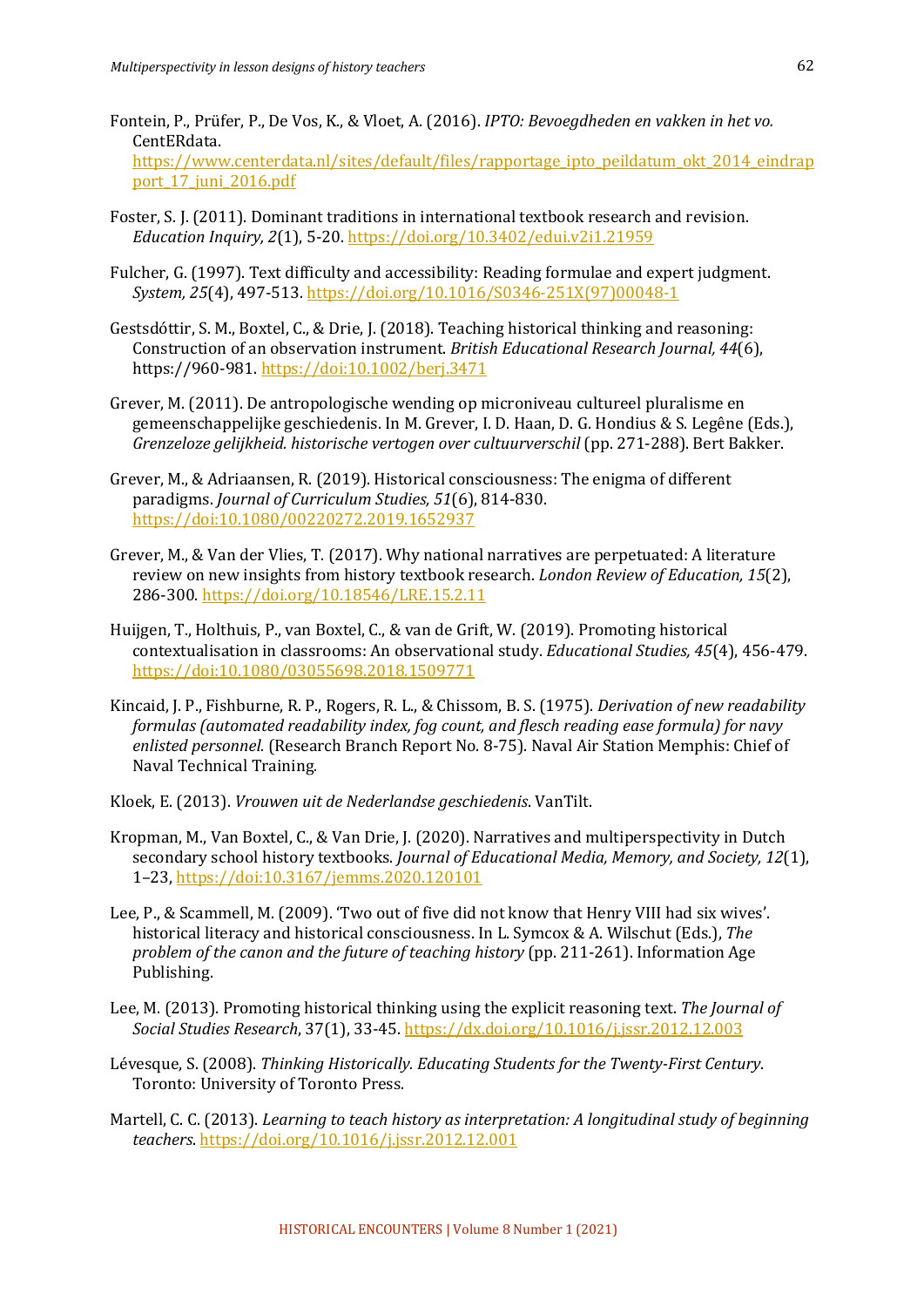- Mittnik, P. (2018). Nationalsozialismus in deutschen, österreichischen und englischen Lehrwerken der Sekundarstufe I (1980–2017). *Journal of Educational Media, Memory, and* Society, 10(2), 84-108. https://doi:10.3167/jemms.2018.100205
- Munslow, A. (2016). Narrative works in history (invited). *Narrative Works: Issues, Investigations, & Interventions, 6*(1), 108-125. https://journals.lib.unb.ca/index.php/NW/article/view/25448/29486
- Parker, G. (1977). *The Dutch Revolt*. London: Allen Lane.
- Parkes, R., J. (2009). Teaching history as historiography: Engaging narrative diversity in the curriculum. *International Journal of Historical Learning Teaching and Research, 8(2), 118-*132.
- Paxton, R. J. (2002). The influence of author visibility on high school students solving a historical problem. *Cognition and Instruction, 20*(2), 197-248. https://doi.org/10.1207/S1532690XCI2002\_3
- Pollmann, J. (2009). Internationalisering en de Nederlandse opstand. *BMGN Low Countries Historical Review, 124*(4), 515-535. https://doi.org/10.18352/bmgn-lchr.7045
- Reisman, A. (2012). Reading like a historian: A document-based history curriculum intervention in urban high schools.30(1), 86-112. https://doi:10.1080/07370008.2011.634081
- Council of Europe, (2018) *Quality history education in the 21st century. principles and quidelines.* https://rm.coe.int/prems-108118-gbr-2507-quality-history-education-web-21x21/16808eace7
- Sakki, I. (2014). Social representations of European integration as narrated by school textbooks in five European nations. *International Journal of Intercultural Relations, 43,35-47.* https://dx.doi.org/10.1016/j.ijintrel.2014.08.010
- Seixas, P. & Morton, T. (2012). *The Big Six Historical Thinking Concepts*. USA: Nelson Education.
- Shulman, L. S. (1986). Those who understand: Knowledge growth in teaching. *Educational Researcher, 15*(2), 4-14. https://doi:10.2307/1175860
- Stichting Accessibility. (2019, June, 19) *Leesniveau*. https://www.accessibility.nl/tools/leesniveau
- Stoddard, J. D. (2010). The roles of epistemology and ideology in teachers' pedagogy with historical 'media'. *Teachers and Teaching, 16*(1), 153-171. https://doi:10.1080/13540600903475694
- Stradling, R. (2003). *Multiperspectivity in history teaching: A guide for teachers*. Germany: Council of Europe. https://rm.coe.int/1680493c9e
- Tuithof, H. (2017). The characteristics of Dutch experienced history teachers' PCK in the context of a curriculum innovation (Doctoral dissertation). Amsterdam: Utrecht University. http://dspace.library.uu.nl/handle/1874/351524
- Van der Kaap, A. (2009). *Enquête nieuwe examenprogramma voor het vak geschiedenis.* Enschede: SLO.
- Van der Kaap, A., & Visser, A. (2016). *Geschiedenis. Vakspecifieke trendanalyse*. Enschede: SLO.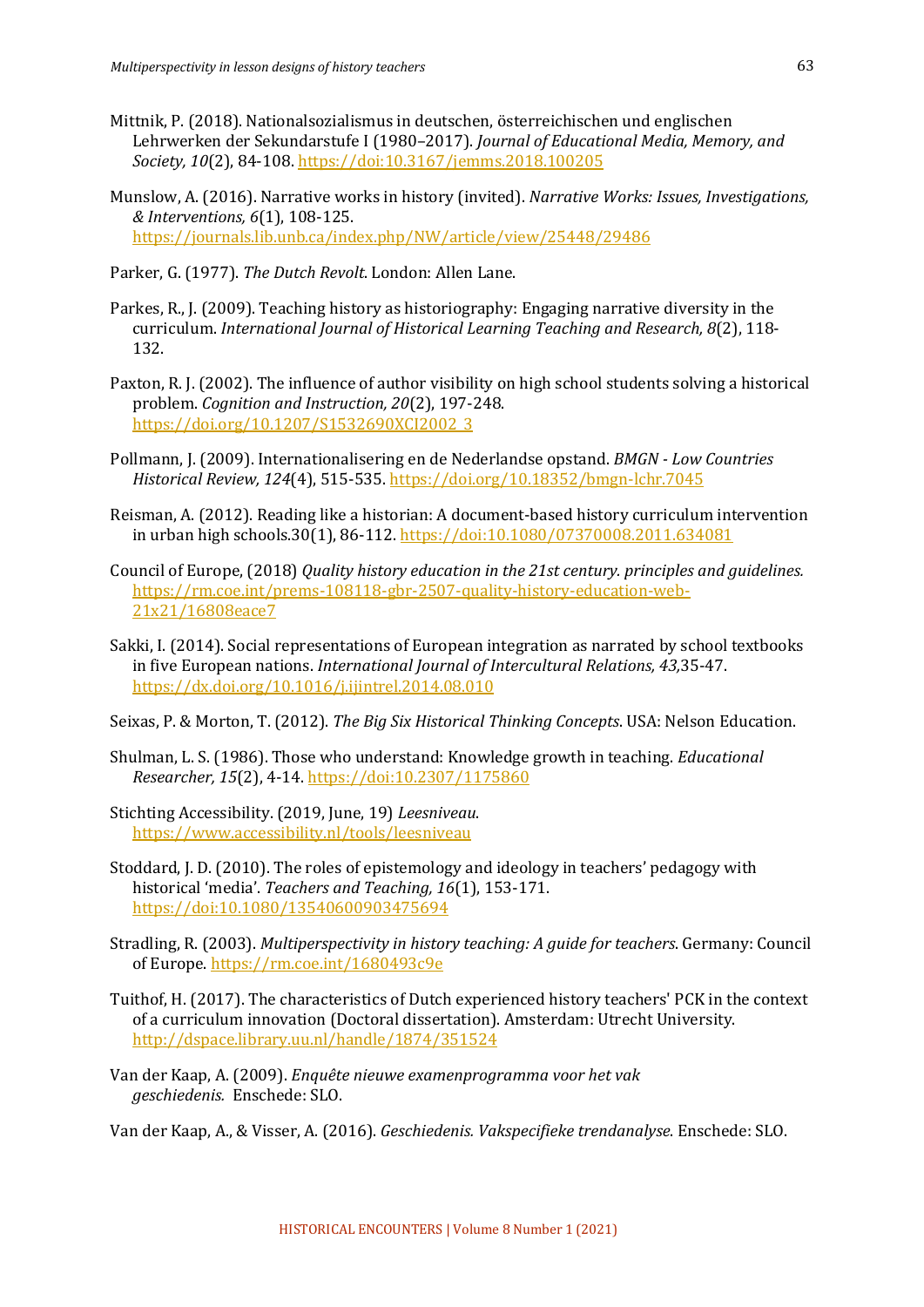- Van der Vlies, T. (2017). Echoing national narratives in English history textbooks. In M. Carretero, S. Berger & M. Grever (Eds.), *Palgrave handbook of research in historical culture* and education (pp. 511-528). London: Springer Nature. https://10.1057/978-1-137-52908-4\_13
- Van Nierop, H. (1999). *Het verraad van het Noorderkwartier: Oorlog, terreur en recht in de Nederlandse opstand*. Uitgeverij Prometheus.
- VanSledright, B., & Limón, M. (2006). Learning and teaching social studies: a review of cognitive research in history and geography. In P. A. Alexander, & P. H. Winne (Eds.), *Handbook of educational Psychology* (pp. 545-570). Mahwah, NJ: Lawrence Erlbaum.
- Voet, M., & De Wever, B. (2016). History teachers' conceptions of inquiry-based learning, beliefs about the nature of history, and their relation to the classroom context. *Teaching and Teacher Education, 55(1)*, 57-67. https://doi.org/10.1016/j.tate.2015.12.008
- Wansink, B., Akkerman, S. F., Vermunt, J. D., Haenen, J. P. P., & Wubbels, T. (2017). Epistemological tensions in prospective Dutch history teachers' beliefs about the objectives of secondary education. *The Journal of Social Studies Research, 41*(1), 11-24. http://dx.doi.org/10.1016/j.jssr.2015.10.003
- Wansink, B., Akkerman, S., & Wubbels, T. (2016). The certainty paradox of student history teachers: Balancing between historical facts and interpretation. *Teaching and Teacher Education, 56(1),* 56-94. https://doi.org/10.1016/j.tate.2016.02.005
- Wansink, B., Akkerman, S., Zuiker, I., & Wubbels, T. (2018). Where does teaching multiperspectivity in history education begin and end? An analysis of the uses of temporality. *Theory & Research in Social Education, 46*(4), 495-527. https://doi:10.1080/00933104.2018.1480439
- Wilkens, J. (2011). Textbook approval systems and the program for international assessment (PISA) results: A preliminary analysis. *IARTEM E-Journal, 4*(2), 15th January 2019-63.
- Yeager, E.A., & Doppen, F.H. (2001). Teaching and learning multiple perspectives on the use of the atomic bomb: Historical empathy in the secondary classroom. In Davis, O.L., E.A. Yeager,  $\&$ S.J. Foster (Eds.), *Historical empathy and perspective taking in the social studies* (pp. 97–114). Lanham, MD: Rowman and Littlefield.
- Yilmaz, K. (2008). Social studies teachers' conceptions of history: Calling on historiography. *Journal of Educational Research, 101*(3), 158-176. https://doi:10.3200/JOER.101.3.158-176
- Zerubavel, E. (2003). *Time maps: Collective memory and the social shape of the past.* Chicago: University of Chicago Press.

## **About the Authors**

**Marc Kropman** is a retired teacher educator and senior lecturer in history didactics at the Department of Child Development and Education of the University of Amsterdam. He was coeditor of one of the major Dutch history textbooks in upper levels of history education: MeMo. Geschiedenis voor de Tweede Fase (1998 - 2007) In August 2016 he started his PhD project entitled *Shifting Lenses. Multiperspectivity and narratives of the Dutch past in secondary history education* at the University of Amsterdam under the supervision of Carla van Boxtel and Jannet van Drie. He participated in the Dutch Centre for Social Studies Education. Email: m.c.m.kropman@gmail.com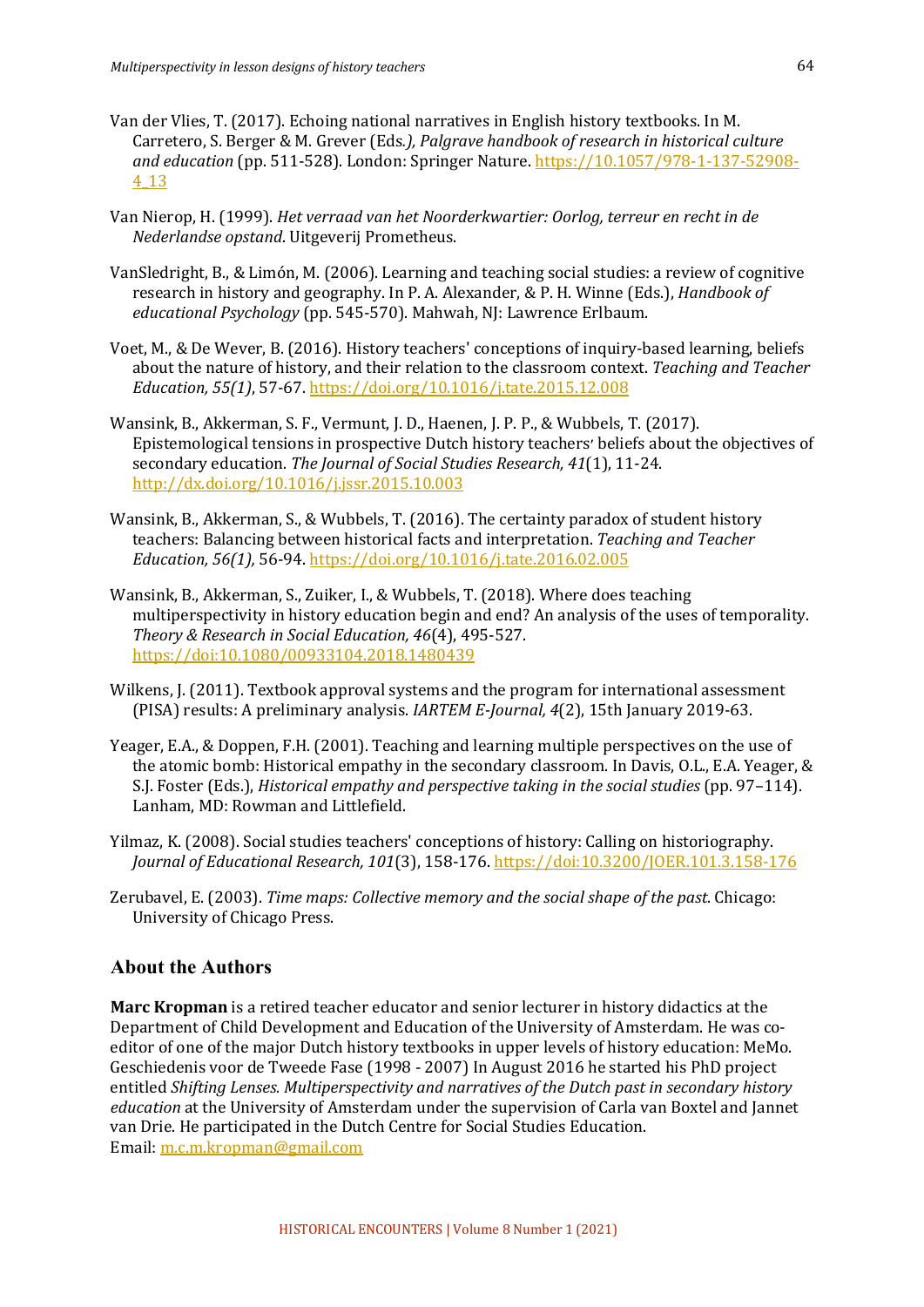**Carla van Boxtel** is a professor of history education at the Research Institute of Child Development and Education and the Amsterdam School of Historical Studies of the University of Amsterdam. She provides leadership to the Dutch Centre for Social Studies Education (Landelijk Expertisecentrum Mens- en Maatschappijvakken). Her research focuses on the learning and teaching of history. She published on historical reasoning, the learning of historical concepts, heritage education and the potential of collaborative learning in small groups and whole-class discussions. She was co-editor of a much used history textbook series for secondary education (MeMo, geschiedenis voor de onderbouw).

Email: c.a.m.vanboxtel@uva.nl

**Jannet van Drie** is an associate professor and teacher educator at the Research Institute of Child Development and Education of the University of Amsterdam. Her main research focus is the learning and teaching of history. She is interested in historical reasoning, the role of interaction between students (groupwork), between the teacher and students (whole-class discussions), and in the role of domain-specific writing. Publications focus on themes such as effective  $\alpha$  (domain-specific) writing instruction, dialogic history teaching, and  $\alpha$  (aspects of) historical reasoning. Next to these research activities, She works as a teacher trainer in the Graduate School of Child Development and Education and she participate in the Dutch Centre for Social Studies. Together with Carla van Boxtel she developed a framework to conceptualize and analyze historical reasoning in the classroom (Van Boxtel, C. & van Drie, J. (2018). Historical Reasoning: Conceptualizations and Educational Applications. In: S. Metzger & L. Harris (Eds). *International Handbook of History Teaching and Learning.* pp. 149-176. Wiley-Blackwell. Education.Email: *j.p.vandrie@uva.nl* 

## **Appendix**

## *Appendix A*

## *Text HP (translated from the Dutch original) Philip II and the Low Countries*

Philip II was the ruler of a great empire since 1555. He was sovereign of the Low Countries, lord of Castile and Aragon., Naples, Mexico and Peru. In his biography of Philip II Geoffrey Parker describes how Philip II governed his empire from the Escorial, his palace outside Madrid. The Escorial was built as a cloister. Even Philip's bedroom had a view on the main altar of the palaces church. The catholic altar inspired him in his exercising his power and solving the two main problems inside his immense empire. First he had to face an enormous money deficit, second he had to face political disturbances. The wars of his father Charles V against the French, the pope, the German lords and the Duke of Gelre in the Low Countries brought eerily close the bottom of the treasure. Trade and industry suffered severely from the many wars. Epidemics caused many victims. Crop failures caused rising food prices. This made that raise of taxes to solve the money deficit quickly spurred political and social disturbances.

## *The Turks and Philip II*

Historians have pointed out that the biggest problems to Philip arose from outside his empire. It was Geoffrey Parker who argued that the power of Philip was threatened by the Turks in the region surrounding the Mediterranean Sea. Philip needed all his troops and ships to withstand the Turkish threat. Added to this was that news out his empire took sometimes days or weeks to reach him in Madrid. On top of that Philip wanted to take all important decisions by himself in his empire. This had as a consequence a thorough centralization of government. The movement of troops from one end of his empire to the other took very much time. Money deficit, the Turkish threat, slow communication and restricted military means made it therefore Philip difficult to act decisive when there arouse troubles elsewhere in his empire.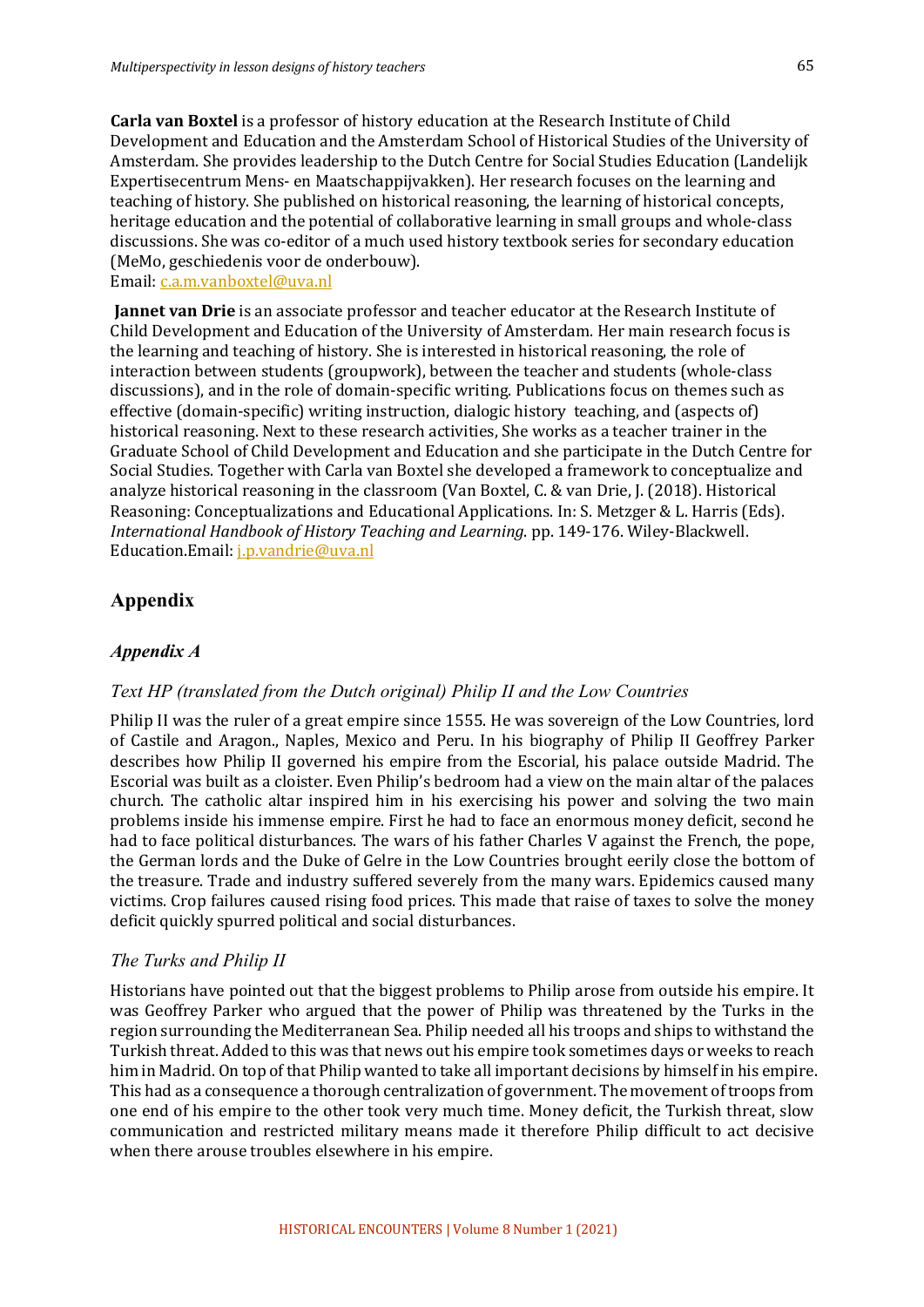### *Crisis in the Low Countries*

It was bad timing when in the Low Countries a serious crisis came to the surface that resulted in a prolonged state of civil war. This crisis had several causes. First Lutheran and above all Calvinist religious ideas were widely spread. Philips father Charles V had acted severely against these. But local governors took more and more a lenient position towards the adherents of these religions. The harsh way wherein Philip acted against these – in his eyes – heretics was begging for trouble. Second, the inhabitants of the Low Countries agreed all on one subject namely that the provinces should mind their own business. Topics that concerned all provinces should be taken care of by the nobles who had been doing this from way back and not by officials put in charge by Philip. Although none of these noblemen were Calvinists, still they felt irritated by Philips style of government. Philip wanted to continue the persecution of the heretics and did not want to concede. The situation grew worse when became apparent that the nobility called for mitigation of the measures against the heresy. When also members of the high nobility amongst them William of Orange, refused to obey to the orders of the King, Margret of Parma – the deputy of Philip in the Low Countries - could do nothing other than to agree with the demands of the noblemen. This opened the floodgates.

## *Iconoclasm*

During the early summer sermons took place everywhere in the open field, whereupon in Western Flanders on the 10th of August 1566 all statues in the Catholic churches were smashed to smithereens. The Iconoclasm was a fact. A complete revolt against the king seemed to be set in motion. Now Philip decided to intervene by force. Compared to the years before the situation had improved to Philip. The Turks had withdrawn their Mediterranean fleet, the sultan had died whereby insurgencies occurred throughout the Turkish empire and above all a treasure fleet from America had arrived in Spain which replenished the treasure box. Philip II could focus himself by now on the situation in the Low Countries. He himself stayed in Spain, but he sent his most valued commander in chief with an army ten thousand men strong from Italy to the Low Countries.

## *Dog eat dog. Alva and Orange*

And so the Duke d'Alba arrived in Bruxelles in the early Spring of 1567 to the house in order. Alva took immediately strong measures against all who were under the suspicion of rebellion or heresy. Over thousand protestant believers were sentenced to death, another ample 10.000 banished. The most important leaders like William of Orange swerved to Germany. A prolonged struggle for power in the Low Countries followed. It became a civil war between supporters of William of Orange and the troops of Philip. To peasants and commoners it was not always clear which side deserved their support. To Philip it was one battle of many for the sake of the Holy Roman creed. To William of Orange and his supporters it was a struggle for the sake of their belief, but certainly also to mind their own business in the Low Countries.

## *Poor People*

In the mean while the population suffered from all military operations. The historian Van Nierop describes that one day the locals were sieged by Spanish troops, another day they had to give quarters to the soldiers under command of William of Orange. And what to think of those areas that became inundated to prevent that Spanish troops could invade Leiden, for example? Or of the soldiers of Orange who lived of the country and plundered the farmers? Soldiers from both sides had to wait and see if they were paid their wages.

## *The Spaniards chased away from Utrecht*

When it arrived that Philip II was again in financial trouble and his troops did not received their wages for over two and half vears they mutinied and plundered Antwerp. Philip was not able to prevent that the provinces under the leadership of William of Orange united against Philip's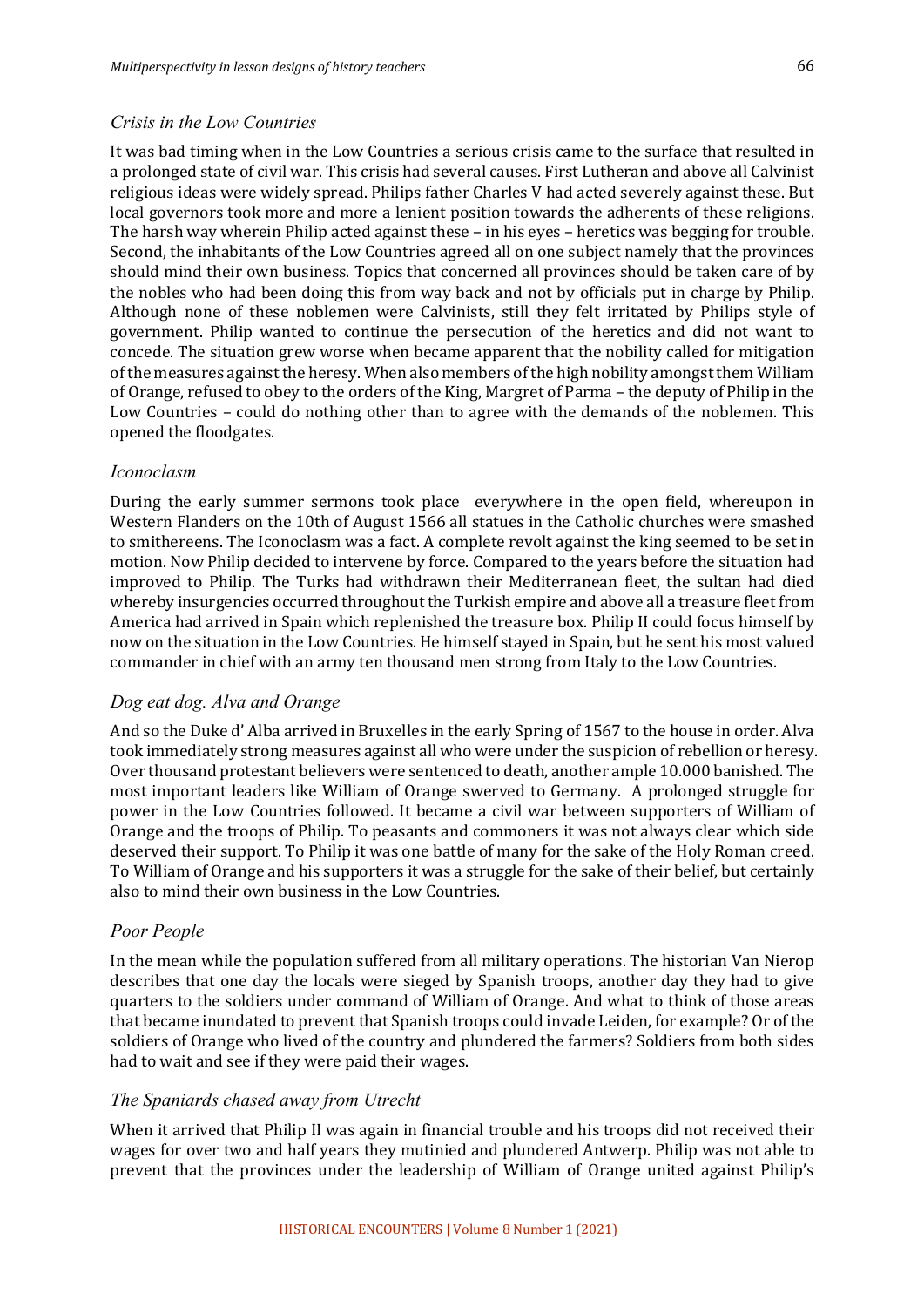troops. The provinces concluded the Pacification of Ghendt, a treaty by which the Spanish troops would leva the Low Countries. That departure was not gone easy as may be seen from the events in Utrecht. For a long time Utrecht has been on the side of the Spaniards. Spanish mercenaries helped these feelings to continue. They refused to leave the city with their wives and children after the Pacification of Ghendt. This to the great annoyance of the townsmen of Utrecht who already three years paid for the maintenance of the mercenaries. The mercenaries took refuge inside the towns castle Vredenburgh and even aimed their guns at the town and fired at townsmen of Utrecht. An exchange of shots took place. At the end the mercenaries and their families left the town.

## *With mop and pick-axe*

The Spaniards just left or disagreement arose in town. Some were Afraid that the castle would be occupied soon enough by foreign mercenaries. The citizens wanted to demolish the castle as soon as possible while members of the States of Utrecht hesitated on this. Historian Els Kloek described the role of the Utrecht's woman Catrijn (Trijn) Leemput in these events. On the 2nd of May 1577 the Utrechts townspeople under the guidance of Catrijn van Leemput decided to demolish the castle by themselves. Catrijn leaded a group of women under the banner picturing a mop. She was the first person who started to break stones from the borough. Soon other citizens followed and the walls were grounded with axes, hammers and pickaxes. By this feat Utrecht became definitively into the hands of the supporters of Orange.

### *Act of Abjuration*

At the end the resistance of war tired citizens as Catrijn and of the faith fanatic Calvinists under the leadership of William of Orange resulted in the proclamation of the Act of Abjuration by which the Low Countries declared themselves independent. Of course the support of mighty allies such as the English queen Elisabeth and the Turkish sultan Selim II was also helpful in this. The conflict dragged on until 1648 when also the Spanish king acknowledged the independence of the Low Countries.

## **Appendix B**

## *Text LP (translated from the Dutch original)* The King and the Prince. Philip II and William of Orange

On the 10th of July William of Orange died as result of attack on his life by a spy in Spanish service, Balthasar Gerards. William would just have uttered Lord Almighty have mercy to my soul and my poor People. And with that the life ended of a man who was the indisputable leader of the battle of the Calvinists in the Low Countries against the Spanish catholic overlords. Soon he was regarded as "the father of the fatherland".

William of Orange inherited a great fortune and the noble title of Prince of Orange when he was very young (1544). He was raised in a family that centered around the Lutheran beliefs in matters of religion. But he spent most of the time at the catholic court of Charles V in Bruxelles during his youth. In those years William became the loyal supporter of the emperor. Charles V pursued to centralize governmental institutions and to impose regular taxation and to eradicate any form of deviation of the catholic faith. After a long period of strife this question of faith ended in an understanding whereby the ruler of a region determined what his underlings might believe. The subjects of a catholic sovereign were compulsory catholic, those of a protestant sovereign compulsory protestant. In the Low Countries this meant that any form of Protestantism was forbidden. Just to participate in an open air rally where was preached against the pope and the Holy Roman church, could give cause to arrest and trial on heresy.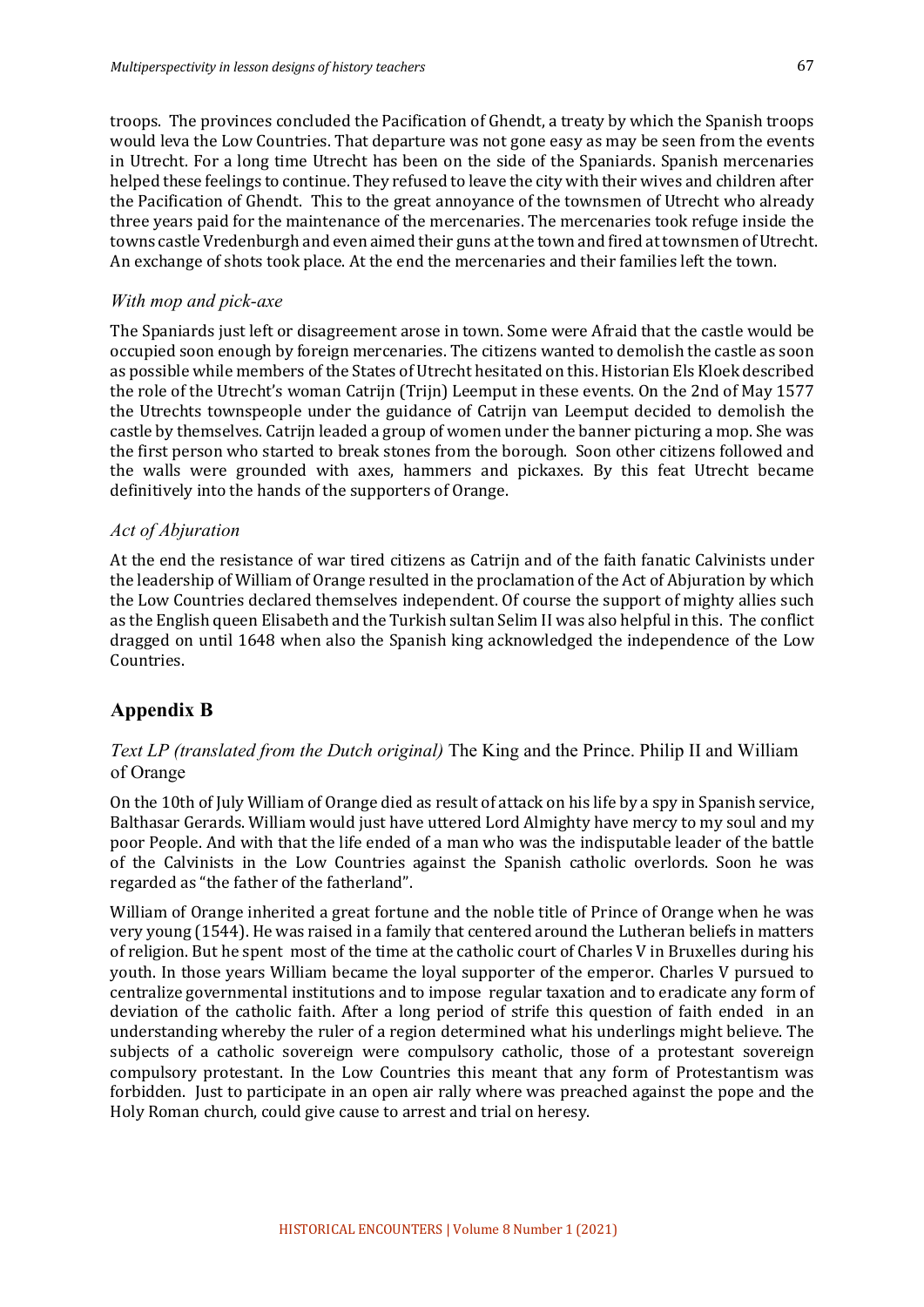## *Beggars*

Philip II continued the rule of his father Charles V. He pushed through the centralization of the governmental institutions at the cost of the jurisdiction of the nobility in matters of government. On top of that he demanded that the heresy of Calvinism would be eradicated. As a consequence on New Year's Eve 1564 William of Orange held a speech on the poor state of the country. Harshly he raised two questions. First, he demanded that foreigners would be expelled from the government of the Low Countries. Second, he distanced himself from the religious persecution and said: "Although I am of Roman Faith, I cannot condone that sovereigns wish to reign over the conscience of theirs subjects." This was the moment of the split between Philip II and William of Orange, a rift that could not be repaired and gradually became wider.

Radical Calvinists had returned from exile to the Low Countries in the early summer of 1566. In the meanwhile the lower nobility filed a request with Regent Margret of Parma (the highest representative of Philip II in the Low Countries) to mitigate the persecution of the heretics. This request was denied and the noblemen were called mockingly Gueux, French for beggars. Soon the adversaries of Philip II used this as an honorific title 'geuzen'. When also members of the high nobility amongst them William of Orange, refused to obey to the orders of the King, Margret of Parma could do nothing other than to agree with the demands of the noble men and the persecution of the protestants became less vigorous.

#### *Iconoclasm*

After a series of radical sermons in the open field a storm of iconoclasm broke out in Steenvoorde (Flanders) on the 10th of August 1566. This opened the floodgates. Margret could do not otherwise than to comply to the demands of the iconoclasts and little by little there was peace again. William himself helped to restore the peace. He putted three iconoclasts on trial in Antwerp, but at the same time he allowed Calvinist worship. Therefore, to him it was freedom of religious worship, not of disorder.

Nevertheless Margret was of the opinion that she had to concede to the Calvinists under duress. As soon as it was slightly possible she acted with force against the heretics in spring 1567. She demanded an oath of fealty to king Philip II from the high nobility (including William of Orange). William of Orange refused and foresaw this was an attempt of the king to condemn him as the leader of troubles. William of Orange deemed it better safe than sorry and fled to Germany. With that Philip seemed to be in control again in the Low Countries. The moderate policies of William had failed although he was still of the opinion that Protestants and Catholics could live in peace together. Philip sent the Duke d'Alba to make short work with the Calvinist heresies. Over thousand protestant believers were sentenced to death, another ample 10.000 banished. On top of that Alba tried to raise the taxes in order to be able to pay his troops. It might be that the peace was restored, but underground the resistance was brewing.

## *William, prince of Orange*

William has been up to that moment the leader of a small group of high noblemen who kept a keen eye on their traditional liberties. By now he became more and more the campaigner for religious forbearance and political independence. In his capacity of prince of Orange he had gained an international standing as a diplomat who negotiated with the European sovereigns on an equal footing. At the same time he gained a lot of devotion amongst his supporters of peasants and commoners whereas he took into account that the great majority of the population was Catholic. Until he heard of his spies that Philip found that Margret was too soft and that he had send his most important commander in chief d'Alba with a Spanish army of ten thousand men strong to the Low Countries, he decided to engage in armed combat with Filip. William of Orange had the right to raise troops and to sign letters of marque on his own behalf as a prince of Orange. The latter meant that with these letters a see captain and his crew had the right to attack enemy vessels.